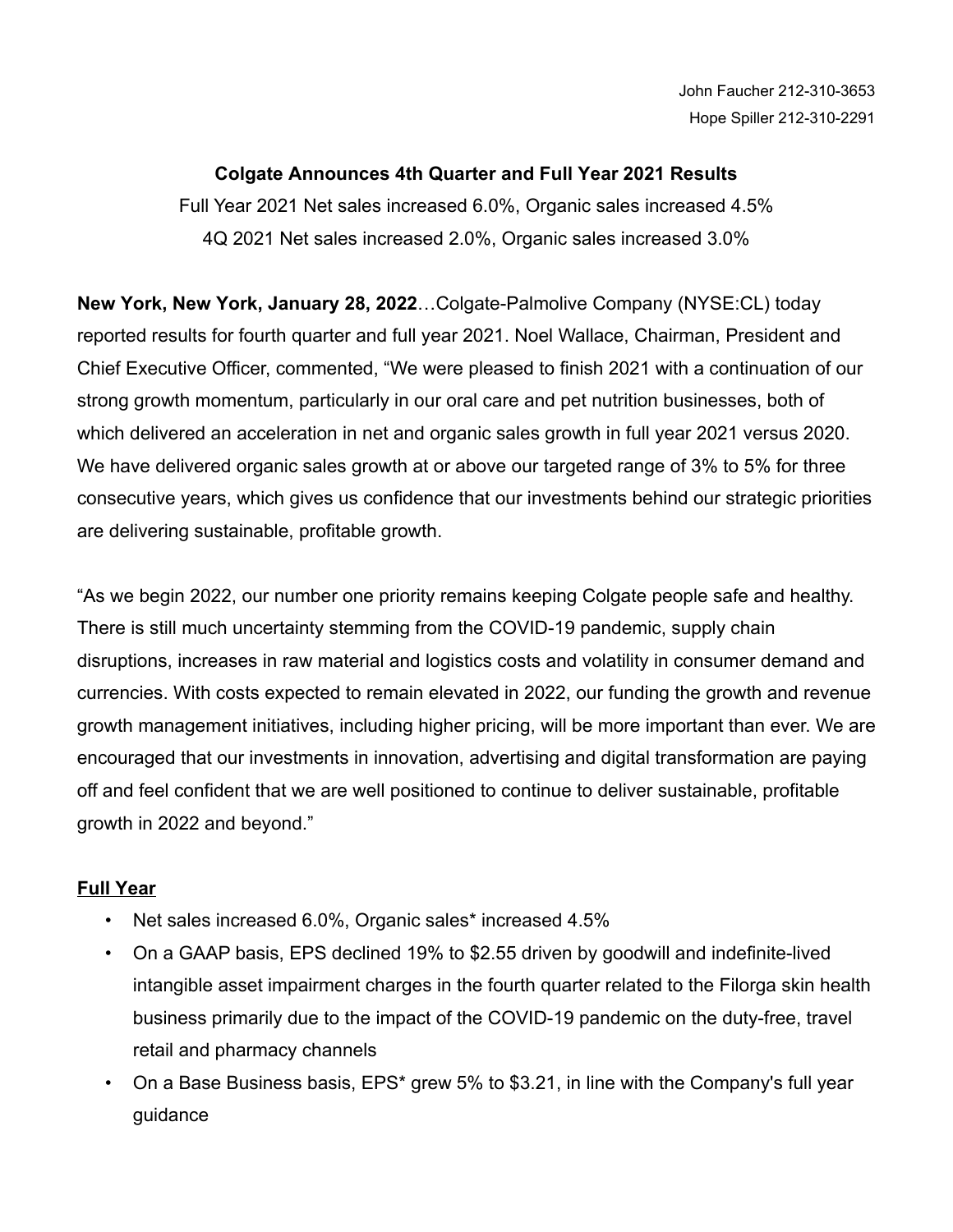| <b>Full Year Total Company Results (GAAP)</b>      |          |          |          |  |  |  |  |
|----------------------------------------------------|----------|----------|----------|--|--|--|--|
| $\sqrt{(s)}$ in millions except per share amounts) | 2021     | 2020     | Change   |  |  |  |  |
| Net Sales                                          | \$17.421 | \$16.471 | $+6.0\%$ |  |  |  |  |
| <b>EPS</b> (diluted)                               | \$2.55   | \$3.14   | $-19%$   |  |  |  |  |

| Full Year Total Company Results (Base Business - Non-GAAP)* |        |        |        |  |  |  |  |  |
|-------------------------------------------------------------|--------|--------|--------|--|--|--|--|--|
| $\frac{1}{s}$ (\$ in millions except per share amounts)     | 2021   | 2020   | Change |  |  |  |  |  |
| Organic Sales Growth                                        |        |        |        |  |  |  |  |  |
| <b>Base Business EPS (diluted)</b>                          | \$3.21 | \$3.06 | $+5%$  |  |  |  |  |  |

\*Indicates a non-GAAP financial measure. Please refer to "Non-GAAP Financial Measures" later in this release for definitions of non-GAAP financial measures and to "Table 7 - Geographic Sales Analysis Percentage Changes" and "Table 9 - Non-GAAP Reconciliations" included with this release for a reconciliation of these non-GAAP financial measures to the related GAAP measures.

# **Fourth Quarter**

- Net sales increased 2.0%, Organic sales\* increased 3.0%
- On a GAAP basis, EPS declined 76% to \$0.18 driven by goodwill and indefinite-lived intangible asset impairment charges related to the Filorga skin health business primarily due to the impact of the COVID-19 pandemic on the duty-free, travel retail and pharmacy channels
- On a Base Business basis, EPS\* grew 3% to \$0.79
- GAAP Gross profit margin and Base Business Gross profit margin\* both decreased 300 basis points to 58.1%
- Net cash provided by operations was \$3,325 year to date
- Colgate's leadership in toothpaste continued with its global market share at 39.4% year to date
- Colgate's leadership in manual toothbrushes continued with its global market share at 30.9% year to date

| <b>Fourth Quarter Total Company Results (GAAP)</b> |         |         |         |  |  |  |  |  |
|----------------------------------------------------|---------|---------|---------|--|--|--|--|--|
| $(\S$ in millions except per share amounts)        | 2021    | 2020    | Change  |  |  |  |  |  |
| <b>Net Sales</b>                                   | \$4.403 | \$4,324 | $+2.0%$ |  |  |  |  |  |
| <b>EPS</b> (diluted)                               | \$0.18  | \$0.75  | $-76%$  |  |  |  |  |  |

| <b>Fourth Quarter Total Company Results (Base Business - Non-GAAP)*</b> |        |        |        |  |  |  |  |  |
|-------------------------------------------------------------------------|--------|--------|--------|--|--|--|--|--|
| $(\S$ in millions except per share amounts)                             | 2021   | 2020   | Change |  |  |  |  |  |
| Organic Sales Growth                                                    |        |        |        |  |  |  |  |  |
| <b>Base Business EPS (diluted)</b>                                      | \$0.79 | \$0.77 | $+3%$  |  |  |  |  |  |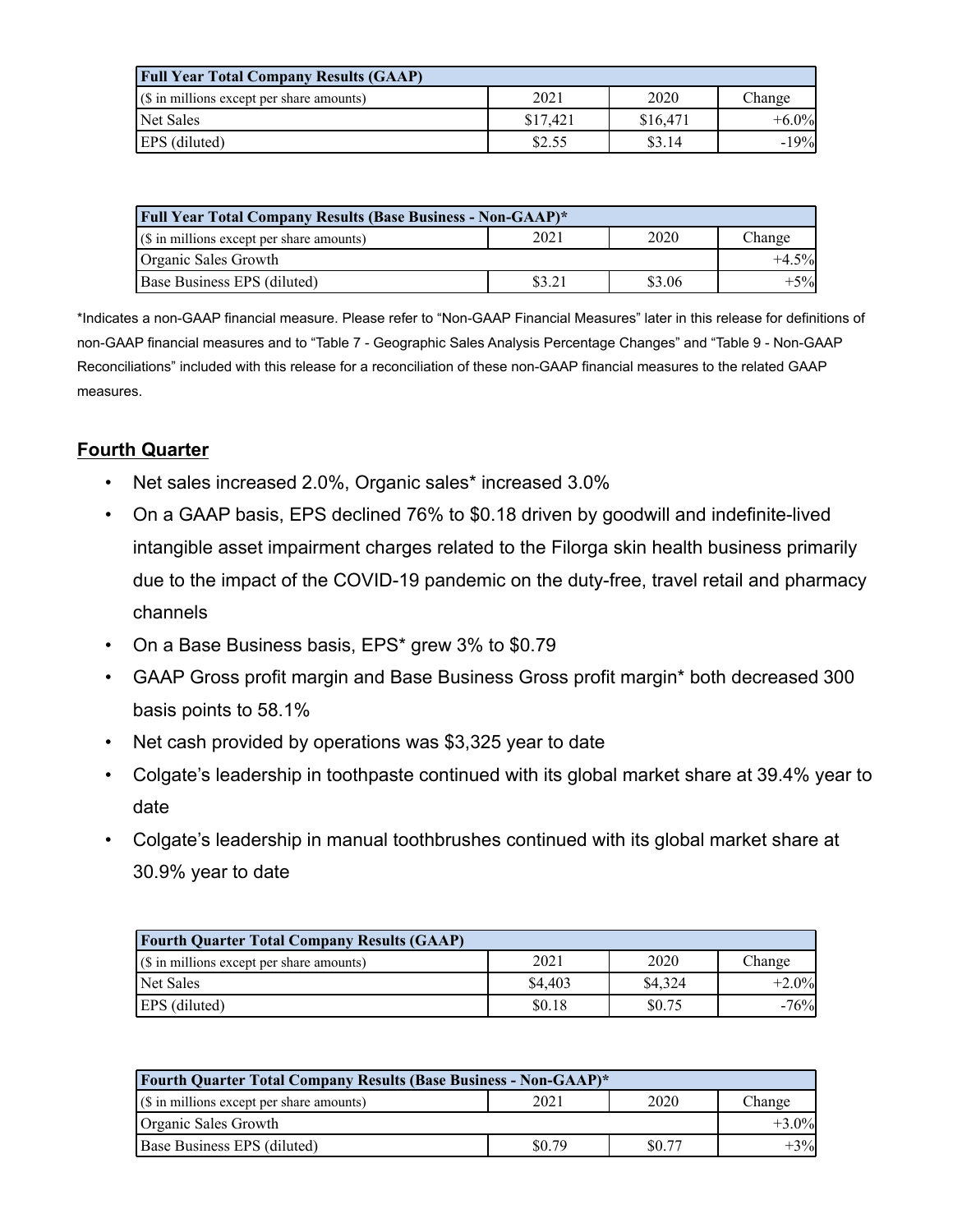\*Indicates a non-GAAP financial measure. Please refer to "Non-GAAP Financial Measures" later in this release for definitions of non-GAAP financial measures and to "Table 6 - Geographic Sales Analysis Percentage Changes" and "Table 8 - Non-GAAP Reconciliations" included with this release for a reconciliation of these non-GAAP financial measures to the related GAAP measures.

## **Goodwill and Intangible Asset Impairment**

During the fourth quarter, the Company took a non-cash, after-tax charge of \$518 million to adjust the carrying values of goodwill and a trade name intangible asset related to the Filorga skin health business. The impairment was due primarily to the impact of the COVID-19 pandemic on the Filorga business as a result of government restrictions and reduced consumer mobility, which negatively impacted consumption in the duty-free, travel retail and pharmacy channels. The Company continues to believe in the strength of the Filorga brand and is confident about its growth opportunities.

# **2022 Global Productivity Initiative**

Separately, the Company announced the 2022 Global Productivity Initiative. The program is intended to reallocate resources toward the Company's strategic priorities and faster growth businesses, drive efficiencies in the Company's operations and streamline the Company's supply chain to reduce structural costs. Implementation of the 2022 Global Productivity Initiative is projected to result in cumulative pre-tax charges, once all phases are approved and implemented, totaling between \$200 and \$240 million. Annualized pre-tax savings are projected to be in the range of \$90 to \$110 million. The Company intends to execute the majority of the Global Productivity Initiative in the current calendar year.

## **Full Year 2022 Guidance**

Based on current spot rates:

- The Company expects net sales growth to be 1% to 4% including a low-single-digit negative impact from foreign exchange.
- The Company expects organic sales growth to be within its long-term targeted range of 3% to 5%.
- On a GAAP basis, the Company expects gross profit margin expansion, increased advertising investment and double-digit earnings-per-share growth.
- On a non-GAAP (Base Business) basis, the Company expects gross profit margin expansion, increased advertising investment and low to mid-single-digit earnings-pershare growth.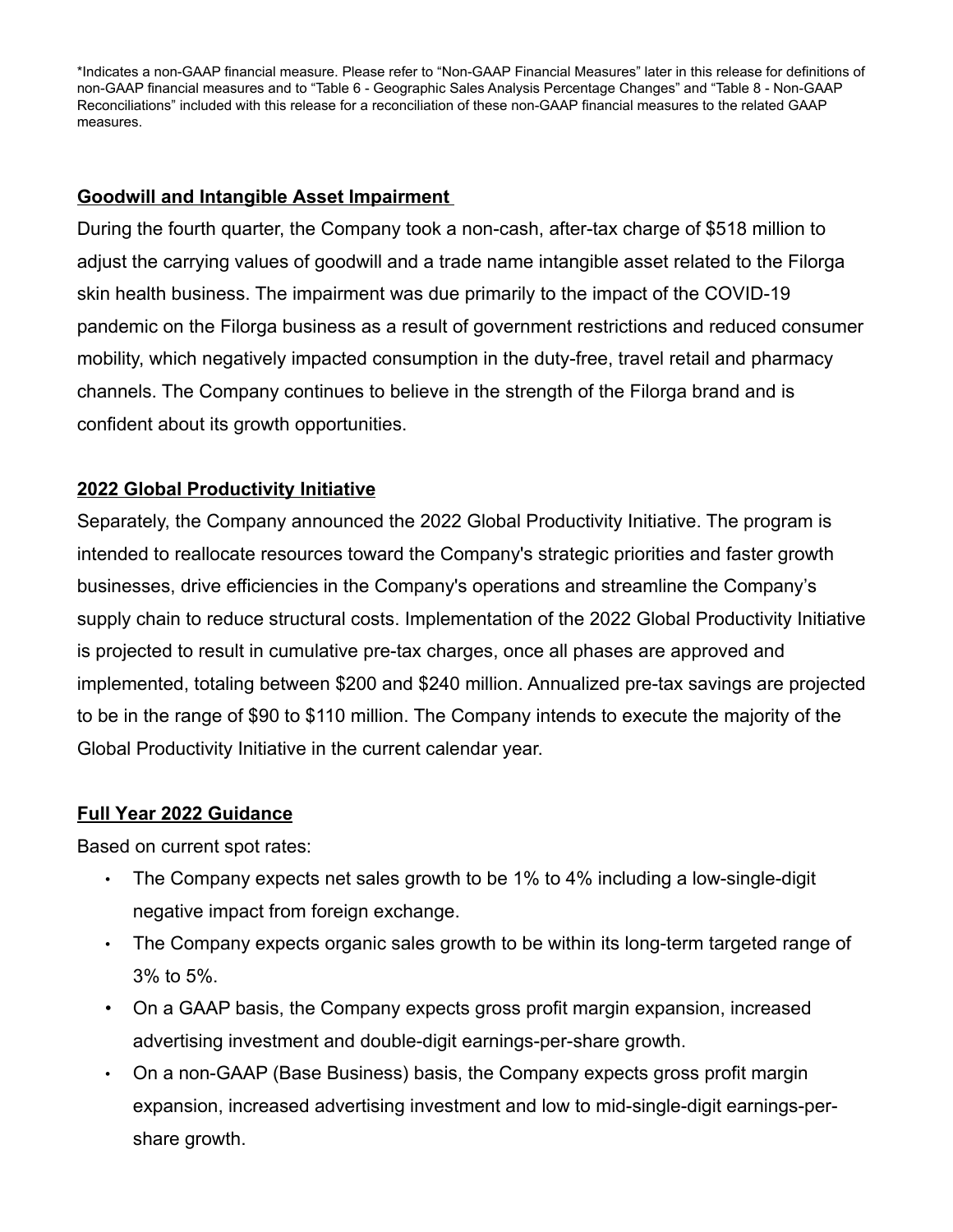# **Divisional Performance**

The following are comments about divisional performance for fourth quarter 2021 versus the year ago period. See attached "Table 6 - Geographic Sales Analysis Percentage Changes" and "Table 5 - Segment Information" for additional information on net sales and operating profit by division.

| <b>Fourth Quarter Sales Growth By Division</b><br>(% change 4Q 2021 vs. 4Q 2020) |                     |                   |                       |                   |          |          |  |  |  |  |
|----------------------------------------------------------------------------------|---------------------|-------------------|-----------------------|-------------------|----------|----------|--|--|--|--|
|                                                                                  | Net<br><b>Sales</b> | Organic<br>Sales* | As Reported<br>Volume | Organic<br>Volume | Pricing  | FX       |  |  |  |  |
| North America                                                                    | $-1.0\%$            | $-1.5\%$          | $-1.0\%$              | $-1.0\%$          | $-0.5\%$ | $+0.5\%$ |  |  |  |  |
| Latin America                                                                    | $+3.5\%$            | $+6.0\%$          | $-1.0\%$              | $-1.0\%$          | $+7.0\%$ | $-2.5%$  |  |  |  |  |
| Europe                                                                           | $-6.0\%$            | $-3.5\%$          | $-3.0\%$              | $-3.0\%$          | $-0.5\%$ | $-2.5%$  |  |  |  |  |
| Asia Pacific                                                                     | $+0.5\%$            | $+1.5\%$          | $+0.5\%$              | $+0.5\%$          | $+1.0\%$ | $-1.0\%$ |  |  |  |  |
| Africa/Eurasia                                                                   | $+2.0\%$            | $+3.0\%$          | $-5.5\%$              | $-5.5\%$          | $+8.5\%$ | $-1.0\%$ |  |  |  |  |
| Hill's                                                                           | $+12.0\%$           | $+13.0\%$         | $+7.0\%$              | $+7.0\%$          | $+6.0\%$ | $-1.0\%$ |  |  |  |  |
| Total Company                                                                    | $+2.0\%$            | $+3.0\%$          | $- \frac{9}{6}$       | $-$ %             | $+3.0\%$ | $-1.0\%$ |  |  |  |  |

\*Indicates a non-GAAP financial measure. Please refer to "Non-GAAP Financial Measures" later in this release for definitions of non-GAAP financial measures and to "Table 6 - Geographic Sales Analysis Percentage Changes" included with this release for a reconciliation of these non-GAAP financial measures to the related GAAP measures.

| <b>Fourth Quarter Operating Profit By Division</b><br>$($$ in millions) |         |                        |                     |                                                        |  |  |  |  |
|-------------------------------------------------------------------------|---------|------------------------|---------------------|--------------------------------------------------------|--|--|--|--|
|                                                                         | 4Q 2021 | % Change vs<br>4Q 2020 | $%$ to Net<br>Sales | Change in basis<br>points vs 4Q 2020<br>% to Net Sales |  |  |  |  |
| North America                                                           | \$168   | $-28%$                 | $18.1\%$            | $-690$                                                 |  |  |  |  |
| Latin America                                                           | \$238   | $-4\%$                 | $26.0\%$            | $-190$                                                 |  |  |  |  |
| Europe                                                                  | \$158   | $-7\%$                 | 22.6%               | $-30$                                                  |  |  |  |  |
| Asia Pacific                                                            | \$204   | $-5\%$                 | 28.2%               | $-160$                                                 |  |  |  |  |
| Africa/Eurasia                                                          | \$50    | 56%                    | $20.1\%$            | $+700$                                                 |  |  |  |  |
| Hill's                                                                  | \$241   | 18%                    | $27.2\%$            | $+120$                                                 |  |  |  |  |
|                                                                         |         |                        |                     |                                                        |  |  |  |  |
| Total Company, As Reported                                              | \$365   | $-62\%$                | 8.3%                | $-1,410$                                               |  |  |  |  |
| Total Company, Base Business*                                           | \$936   | $-3\%$                 | 21.3%               | $-110$                                                 |  |  |  |  |

\*Indicates a non-GAAP financial measure. Please refer to "Non-GAAP Financial Measures" later in this release for definitions of non-GAAP financial measures and to "Table 8 - Non-GAAP Reconciliations" included with this release for a reconciliation of these non-GAAP financial measures to the related GAAP measures.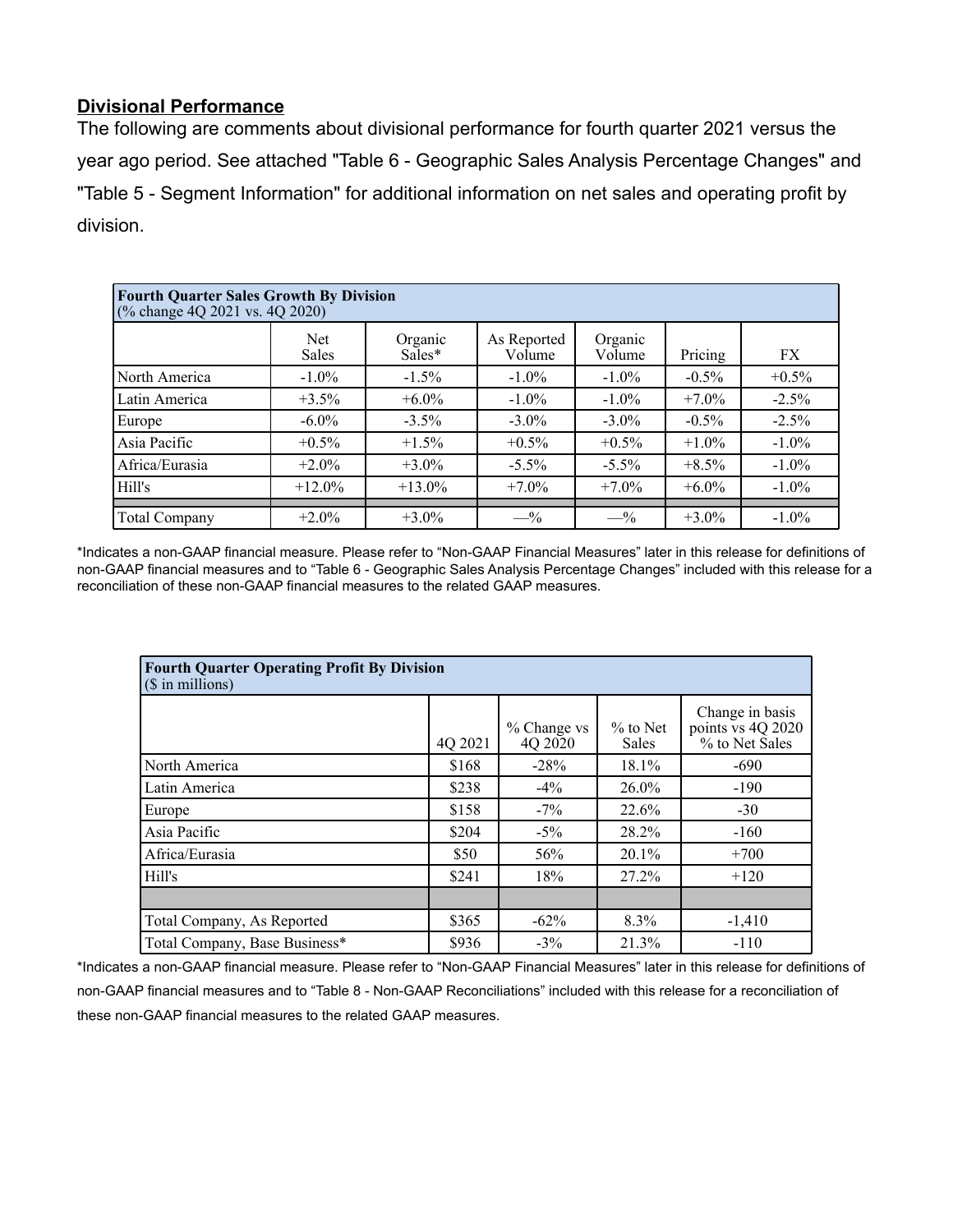# **North America (21% of Company Sales)**

- The organic sales decline was driven by personal care and home care, as consumer demand in certain categories that had benefited from COVID-19-related demand declined year-over-year.
- In the United States, Colgate's share of the toothpaste market is 34.3% year to date and its share of the manual toothbrush market is 39.5% year to date.
- The decrease in Operating profit as a percentage of Net sales was primarily due to significantly higher raw and packaging material costs and higher overhead expenses, driven by higher logistics costs, partially offset by cost savings from the Company's funding-the-growth initiatives and decreased advertising investment.

# **Latin America (21% of Company Sales)**

- Organic sales growth was led by Brazil, Argentina, Colombia and Mexico.
- The decrease in Operating profit as a percentage of Net sales was primarily due to significantly higher raw and packaging material costs, partially offset by cost savings from the Company's funding-the-growth initiatives, higher pricing, a valued-added tax refund and decreased advertising investment.

# **Europe (16% of Company Sales)**

- Organic sales declines in the Filorga duty-free business and in Germany and France were partially offset by organic sales growth in Poland.
- The decrease in Operating profit as a percentage of Net sales was primarily due to significantly higher raw and packaging material costs and higher overhead expenses, primarily due to higher logistics costs, partially offset by decreased advertising investment and cost savings from the Company's funding-the-growth initiatives.

# **Asia Pacific (16% of Company Sales)**

- Organic sales growth was led by Indonesia, India and the Philippines.
- The decrease in Operating profit as a percentage of Net sales was primarily due to significantly higher raw and packaging material costs and higher overhead expenses, driven by higher logistics costs, partially offset by cost savings from the Company's funding-the-growth initiatives, a gain on an investment, decreased advertising investment and higher pricing.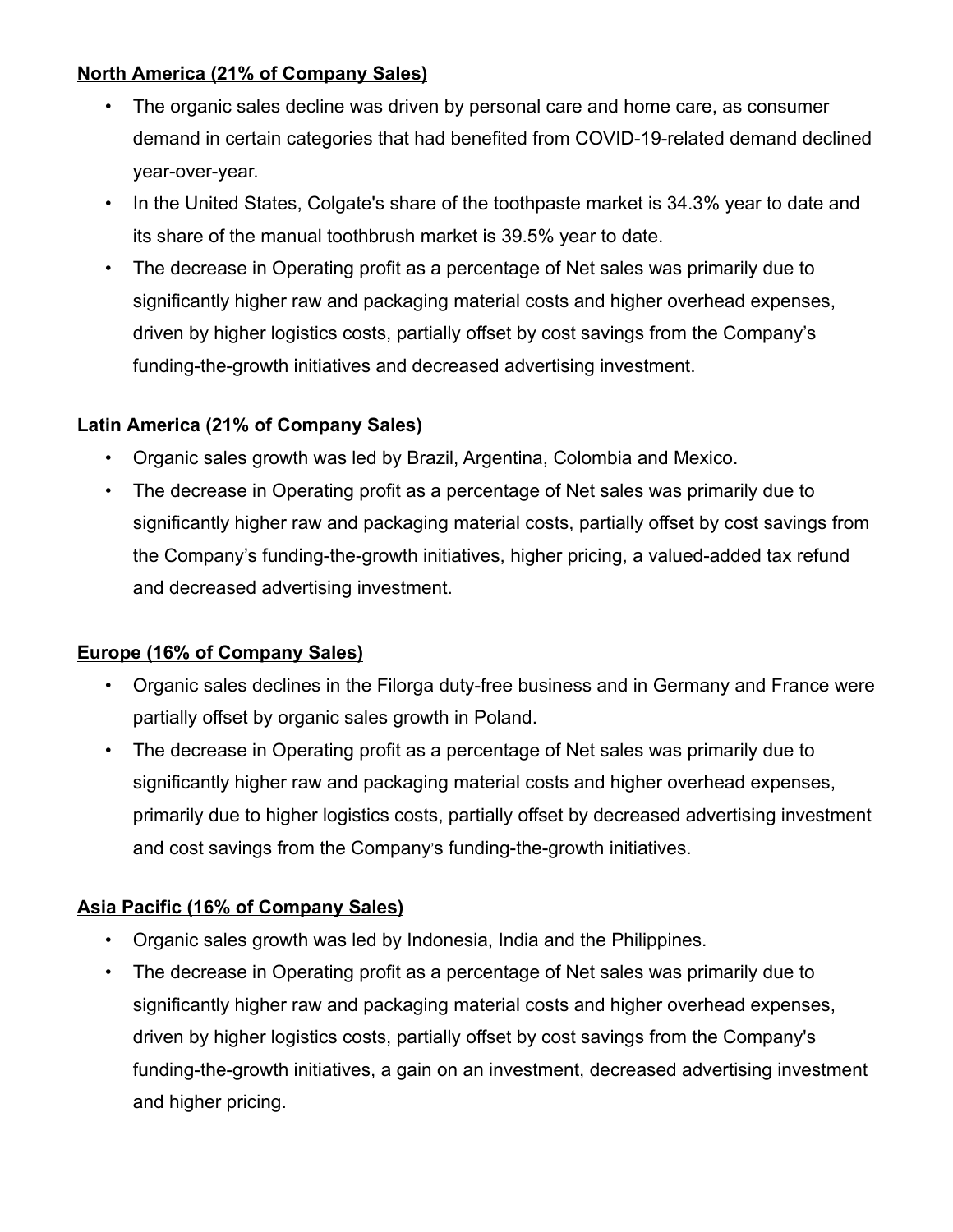# **Africa/Eurasia (6% of Company Sales)**

- Organic sales growth was led by South Africa, Turkiye and the Saudi Arabia/Gulf States region.
- The increase in Operating profit as a percentage of Net sales was primarily due to decreased advertising investment, lower overhead expenses (despite significant increases in logistics costs), higher pricing and cost savings from the Company's fundingthe-growth initiatives, partially offset by significantly higher raw and packaging material costs.

# **Hill's Pet Nutrition (20% of Company Sales)**

- Organic sales growth was led by the United States and Europe.
- The increase in Operating profit as a percentage of Net sales was primarily due to higher pricing, cost savings from the Company's funding-the-growth initiatives, decreased advertising investment and lower overhead expenses (despite significant increases in logistics costs), partially offset by significantly higher raw and packaging material costs.

# **Webcast Information**

At 8:30 a.m. ET today, Colgate will host a conference call regarding fourth quarter and full year results. To access this call as a webcast, please go to Colgate's website at www.colgatepalmolive.com.

# **About Colgate-Palmolive**

Colgate-Palmolive Company is a caring, innovative growth company reimagining a healthier future for all people, their pets and our planet. Focused on Oral Care, Personal Care, Home Care and Pet Nutrition, the Company sells its products in more than 200 countries and territories under brands such as Colgate, Palmolive, elmex, hello, meridol, Sorriso, Tom's of Maine, EltaMD, Filorga, Irish Spring, PCA Skin, Protex, Sanex, Softsoap, Speed Stick, Ajax, Axion, Fabuloso, Soupline and Suavitel, as well as Hill's Science Diet and Hill's Prescription Diet. The Company is recognized for its leadership and innovation in promoting environmental sustainability and community well-being, including its achievements in saving water, reducing waste, promoting recyclability and improving children's oral health through its Bright Smiles, Bright Futures program, which has reached more than 1.4 billion children since 1991. For more information about Colgate's global business and how the Company is building a future to smile about, visit www.colgatepalmolive.com. CL-E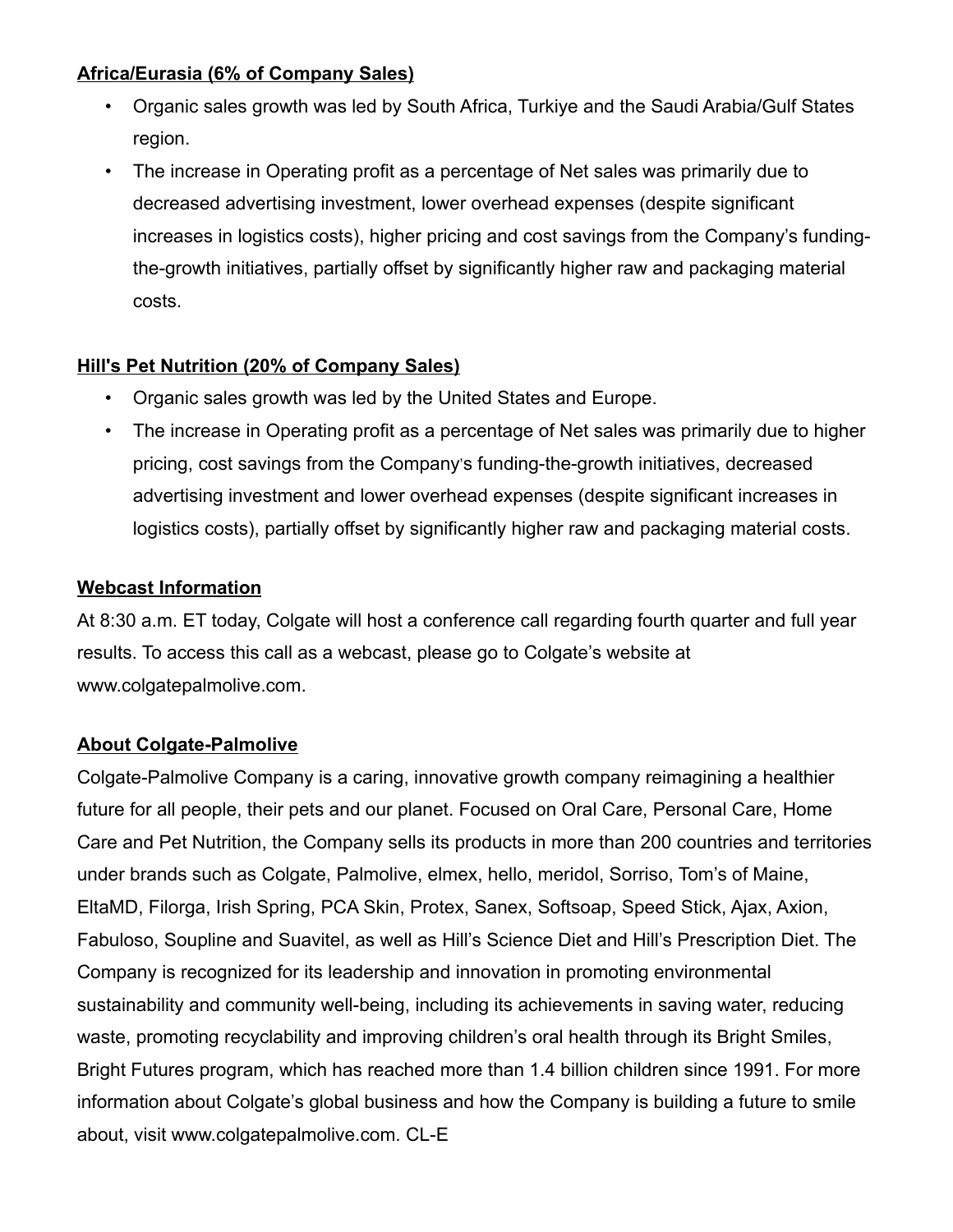The Company's annual meeting of stockholders is currently scheduled for Friday, May 6, 2022.

## **Market Share Information**

Management uses market share information as a key indicator to monitor business health and performance. References to market share in this press release are based on a combination of consumption and market share data provided by third-party vendors, primarily Nielsen, and internal estimates. All market share references represent the percentage of the dollar value of sales of our products, relative to all product sales in the category in the countries in which the Company competes and purchases data (excluding Venezuela from all periods). Market share data is subject to limitations on the availability of up-to-date information. In particular, market share data is currently not generally available for certain retail channels, such as eCommerce and certain club retailers and discounters. The Company measures year-to-date market shares from January 1 of the relevant year through the most recent period for which market share data is available, which typically reflects a lag time of one or two months. The Company believes that the third-party vendors it uses to provide data are reliable, but it has not verified the accuracy or completeness of the data or any assumptions underlying the data. In certain limited circumstances, the COVID-19 pandemic has impacted the ability of our third-party vendors to provide the Company with reliable updated market share data. In addition, market share information reported by the Company may be different from market share information reported by other companies due to differences in category definitions, the use of data from different countries, internal estimates and other factors.

## **Cautionary Statement on Forward-Looking Statements**

This press release and the related webcast may contain forward-looking statements (as that term is defined in the U.S. Private Securities Litigation Reform Act of 1995 or by the Securities and Exchange Commission (SEC) in its rules, regulations and releases) that set forth anticipated results based on management's current plans and assumptions. Such statements may relate, for example, to sales or volume growth, net selling price increases, organic sales growth, profit or profit margin levels, earnings per share levels, financial goals, the impact of foreign exchange, the impact of COVID-19, cost-reduction plans, tax rates, new product introductions, commercial investment levels, acquisitions, divestitures, share repurchases, or legal or tax proceedings, among other matters. These statements are made on the basis of the Company's views and assumptions as of this time and the Company undertakes no obligation to update these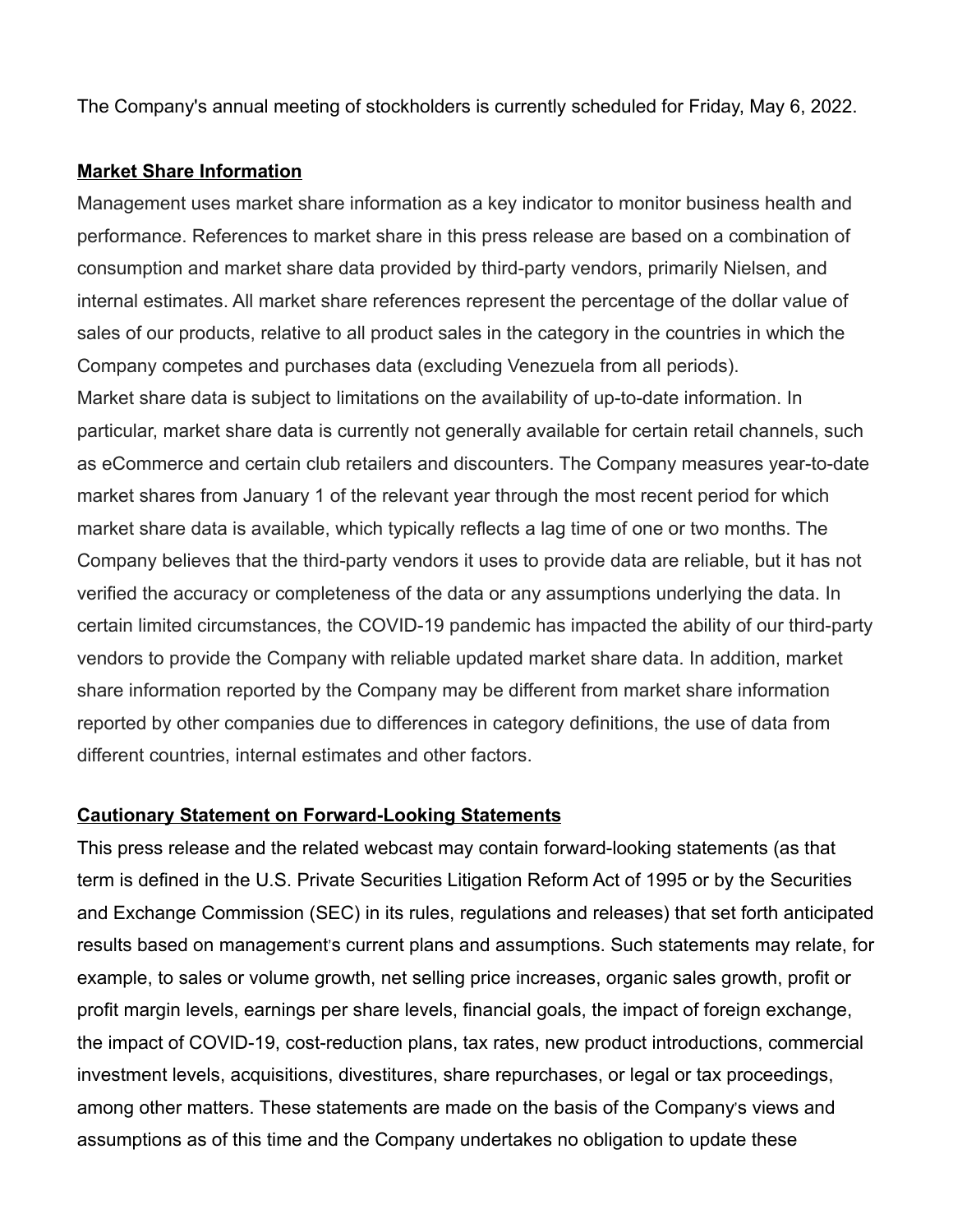statements whether as a result of new information, future events or otherwise, except as required by law or by the rules and regulations of the SEC. Moreover, the Company does not, nor does any other person, assume responsibility for the accuracy and completeness of these statements. The Company cautions investors that any such forward-looking statements are not guarantees of future performance and that actual events or results may differ materially from those statements. For more information about factors that could impact the Company's business and cause actual results to differ materially from forward-looking statements, investors should refer to the Company's filings with the SEC (including, but not limited to, the information set forth under the captions "Risk Factors" and "Cautionary Statement on Forward-Looking Statements" in the Company's Annual Report on Form 10-K for the year ended December 31, 2020 and subsequent Quarterly Reports on Form 10-Q). Copies of these filings may be obtained upon request from the Company's Investor Relations Department or on the Company's website at www.colgatepalmolive.com.

## **Non-GAAP Financial Measures**

The following provides definitions and other information regarding the non-GAAP financial measures used in this press release and/or the related webcast, which may not be the same as or comparable to similar measures presented by other companies:

- Base Business: Base Business refers to non-GAAP measures of operating results that exclude certain items. Base Business operating results exclude, as applicable, goodwill and indefinite-lived intangible asset impairment charges, losses on the early extinguishment of debt, a value-added tax matter in Brazil, benefits resulting from the Global Growth and Efficiency Program, acquisition-related costs and a benefit related to a reorganization of the ownership structure of certain foreign subsidiaries and a new operating structure implemented within one of the Company's divisions.
- Organic sales growth: Net sales growth excluding the impact of foreign exchange, acquisitions and divestments.
- Free cash flow before dividends: Net cash provided by operations less Capital expenditures.

This press release discusses Net sales growth (GAAP) and Organic sales growth (non-GAAP). Management believes the organic sales growth measure provides investors and analysts with useful supplemental information regarding the Company's underlying sales trends by presenting sales growth excluding the external factor of foreign exchange as well as the impact from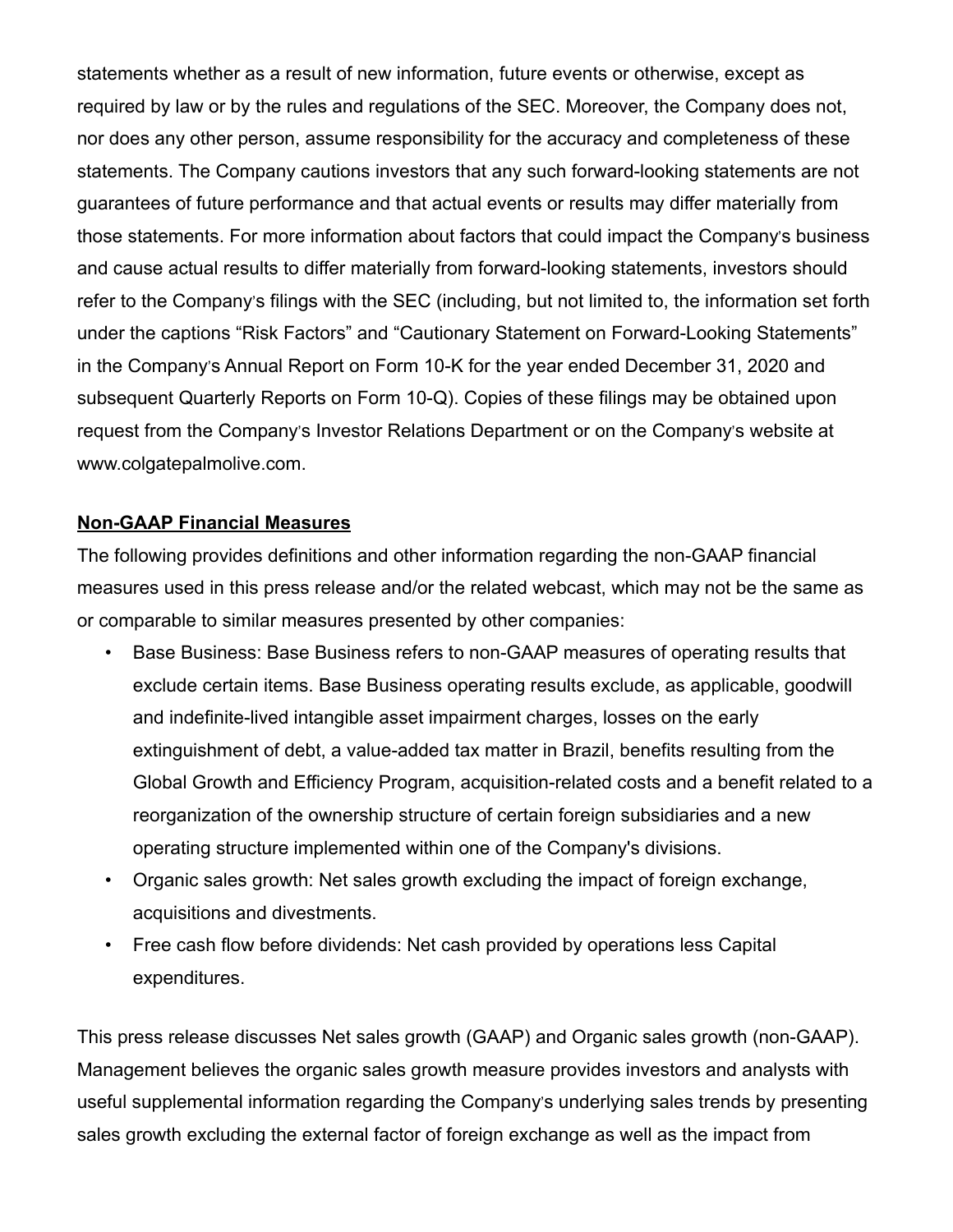acquisitions and divestments. See "Geographic Sales Analysis Percentage Changes" for the three and twelve months ended December 31, 2021 versus 2020 included with this release for a comparison of Organic sales growth to Net sales growth in accordance with GAAP.

Worldwide Gross profit, Gross profit margin, Other (income) expense, net, Operating profit, Operating profit margin, Effective income tax rate, Net income attributable to Colgate-Palmolive Company and Diluted earnings per common share are disclosed on both an as reported (GAAP) and Base Business (non-GAAP) basis. These non-GAAP financial measures exclude items that, either by their nature or amount, management would not expect to occur as part of the Company's normal business on a regular basis, such as restructuring charges, charges for certain litigation and tax matters, gains and losses from certain acquisitions, divestitures and certain other unusual, non-recurring items. Investors and analysts use these financial measures in assessing the Company's business performance, and management believes that presenting these financial measures on a non-GAAP basis provides them with useful supplemental information to enhance their understanding of the Company's underlying business performance and trends. These non-GAAP financial measures also enhance the ability to compare period-toperiod financial results. See "Non-GAAP Reconciliations" for the three and twelve months ended December 31, 2021 and 2020 included with this release for a reconciliation of these financial measures to the related GAAP measures.

The Company uses these financial measures internally in its budgeting process, to evaluate segment and overall operating performance and as factors in determining compensation. While the Company believes that these financial measures are useful in evaluating the Company's underlying business performance and trends, this information should be considered as supplemental in nature and is not meant to be considered in isolation or as a substitute for the related financial information prepared in accordance with GAAP.

As management uses free cash flow before dividends to evaluate the Company's ability to satisfy current and future obligations, pay dividends, fund future business opportunities and repurchase stock, the Company believes that it provides useful information to investors. Free cash flow before dividends is not a measure of cash available for discretionary expenditures since the Company has certain non-discretionary obligations such as debt service that are not deducted from the measure. See "Condensed Consolidated Statements of Cash Flows" for the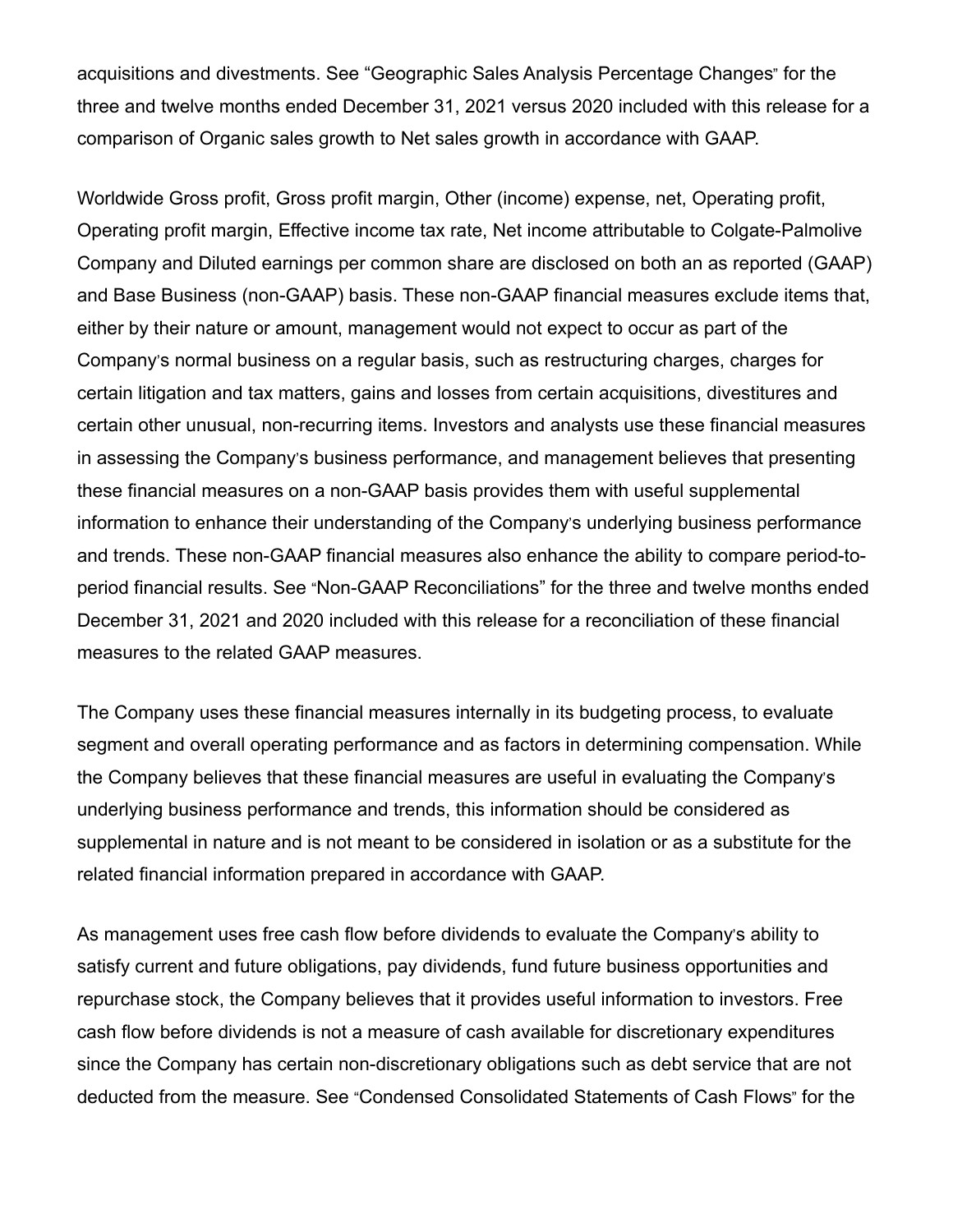twelve months ended December 31, 2021 and 2020 for a comparison of free cash flow before dividends to Net cash provided by operations as reported in accordance with GAAP.

(See attached tables for fourth quarter and full year results.)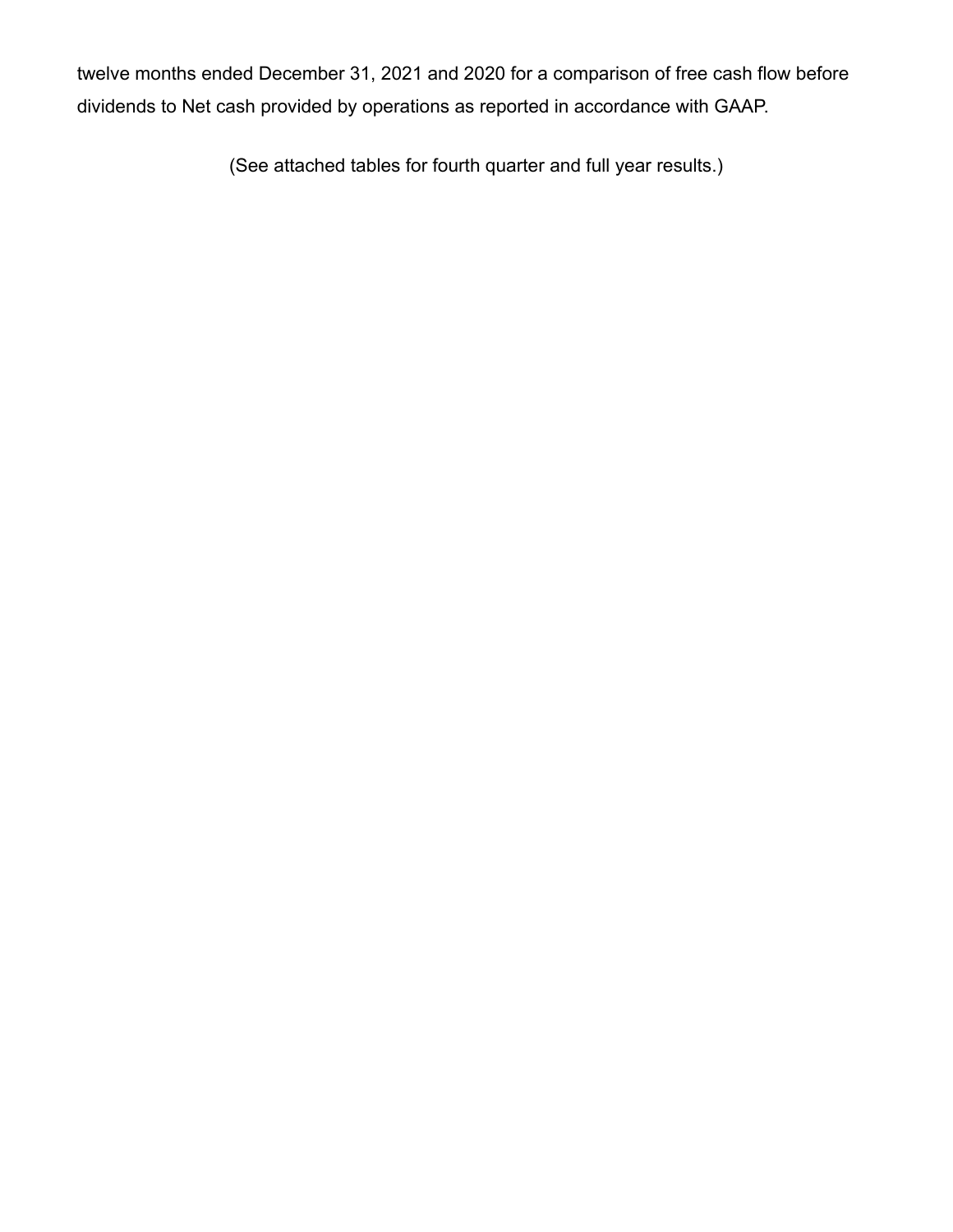## **Condensed Consolidated Statements of Income**

## **For the Three Months Ended December 31, 2021 and 2020**

## **(Dollars in Millions Except Per Share Amounts) (Unaudited)**

|                                                             |              | 2021     | 2020        |
|-------------------------------------------------------------|--------------|----------|-------------|
| Net sales                                                   | \$           | 4,403    | \$<br>4,324 |
| Cost of sales                                               |              | 1,844    | 1,681       |
| Gross profit                                                |              | 2,559    | 2,643       |
| Gross profit margin                                         |              | 58.1 %   | 61.1 %      |
| Selling, general and administrative expenses                |              | 1,598    | 1,633       |
| Other (income) expense, net                                 |              | 25       | 41          |
| Goodwill and indefinite-lived intangible impairment charges |              | 571      |             |
| Operating profit                                            |              | 365      | 969         |
| Operating profit margin                                     |              | 8.3 %    | 22.4 %      |
| Non-service related postretirement costs                    |              | 18       | 18          |
| Interest (income) expense, net                              |              | 23       | 57          |
| Income before income taxes                                  |              | 324      | 894         |
| Provision for income taxes                                  |              | 136      | 202         |
| Effective tax rate                                          |              | 42.0 %   | 22.6 %      |
| Net income including noncontrolling interests               |              | 188      | 692         |
| Less: Net income attributable to noncontrolling interests   |              | 40       | 45          |
| Net income attributable to Colgate-Palmolive Company        | \$           | 148      | \$<br>647   |
| Earnings per common share<br>Basic                          | \$           | $0.18\,$ | \$<br>0.76  |
| Diluted                                                     | $\mathbb{S}$ | 0.18     | \$<br>0.75  |
| <b>Supplemental Income Statement Information</b>            |              |          |             |
| Average common shares outstanding                           |              | 842.1    | 854.1       |
| Basic<br>Diluted                                            |              | 845.0    | 858.4       |
|                                                             |              |          |             |
| Advertising                                                 | \$           | 489      | \$<br>549   |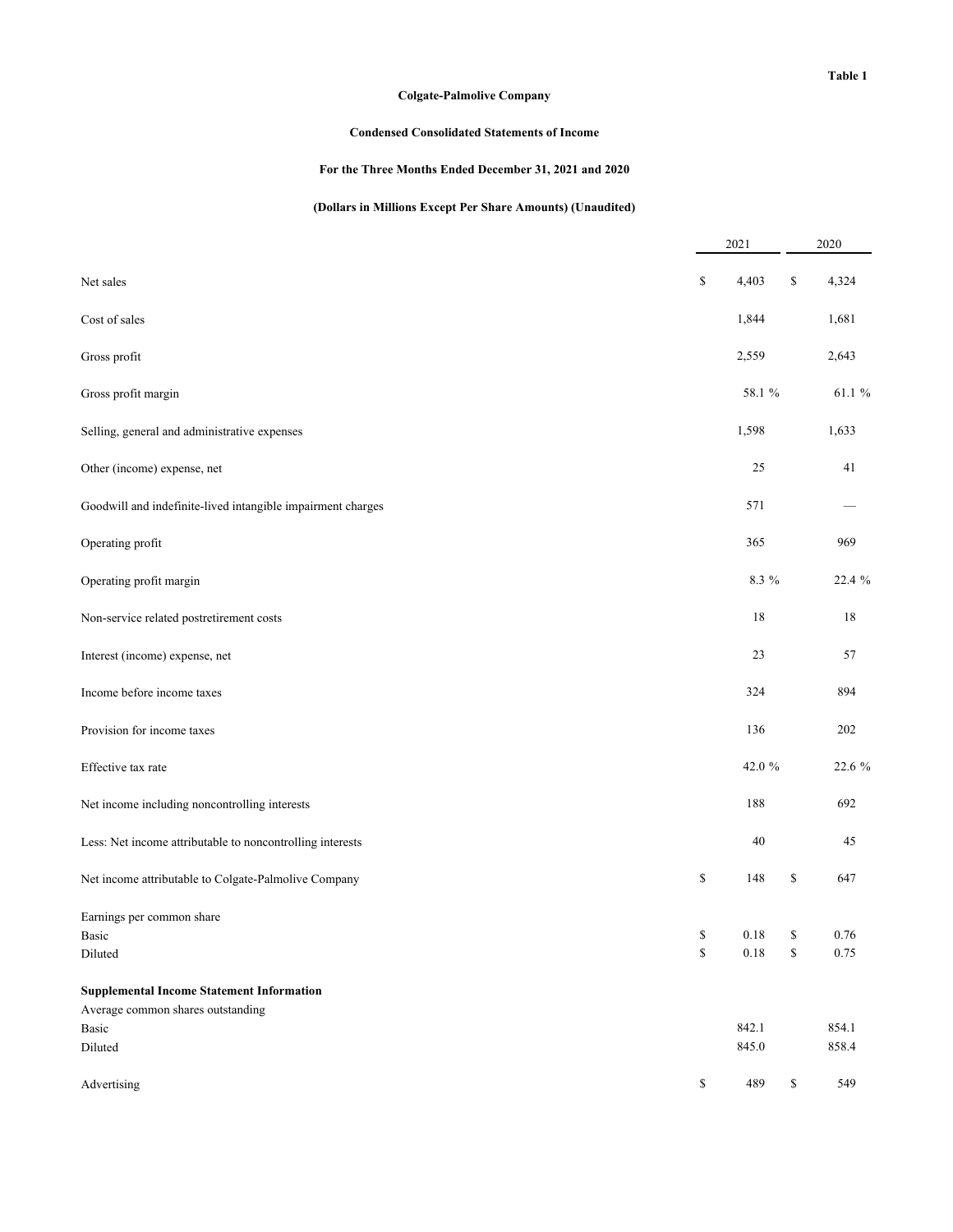#### **Condensed Consolidated Statements of Income**

#### **For the Twelve Months Ended December 31, 2021 and 2020**

### **(Dollars in Millions Except Per Share Amounts) (Unaudited)**

|                                                             |          | 2021   | 2020               |
|-------------------------------------------------------------|----------|--------|--------------------|
| Net sales                                                   | \$       | 17,421 | \$<br>16,471       |
| Cost of sales                                               |          | 7,046  | 6,454              |
| Gross profit                                                |          | 10,375 | 10,017             |
| Gross profit margin                                         |          | 59.6 % | 60.8%              |
| Selling, general and administrative expenses                |          | 6,407  | 6,019              |
| Other (income) expense, net                                 |          | 65     | 113                |
| Goodwill and indefinite-lived intangible impairment charges |          | 571    |                    |
| Operating profit                                            |          | 3,332  | 3,885              |
| Operating profit margin                                     |          | 19.1 % | 23.6 %             |
| Non-service related postretirement costs                    |          | 70     | 74                 |
| Interest (income) expense, net                              |          | 175    | 164                |
| Income before income taxes                                  |          | 3,087  | 3,647              |
| Provision for income taxes                                  |          | 749    | 787                |
| Effective tax rate                                          |          | 24.3 % | 21.6 %             |
| Net income including noncontrolling interests               |          | 2,338  | 2,860              |
| Less: Net income attributable to noncontrolling interests   |          | 172    | 165                |
| Net income attributable to Colgate-Palmolive Company        | \$       | 2,166  | \$<br>2,695        |
| Earnings per common share                                   |          |        |                    |
| $\mathrm{Basic}^{(1)}$<br>$Diluted^{(1)}$                   | S.<br>\$ | 2.55   | \$<br>3.15<br>3.14 |
| <b>Supplemental Income Statement Information</b>            |          |        |                    |
| Average common shares outstanding                           |          |        |                    |
| Basic                                                       |          | 845.0  | 856.8              |
| Diluted                                                     |          | 848.3  | 859.3              |
| Advertising                                                 | \$       | 2,021  | \$<br>1,948        |

Note:

(1) Basic and diluted earnings per share are computed independently for each quarter and any year-to-date period presented. As a result of changes in shares outstanding during the year and rounding, the sum of the quarters' earnings per share may not equal the earnings per share for any year-to-date period.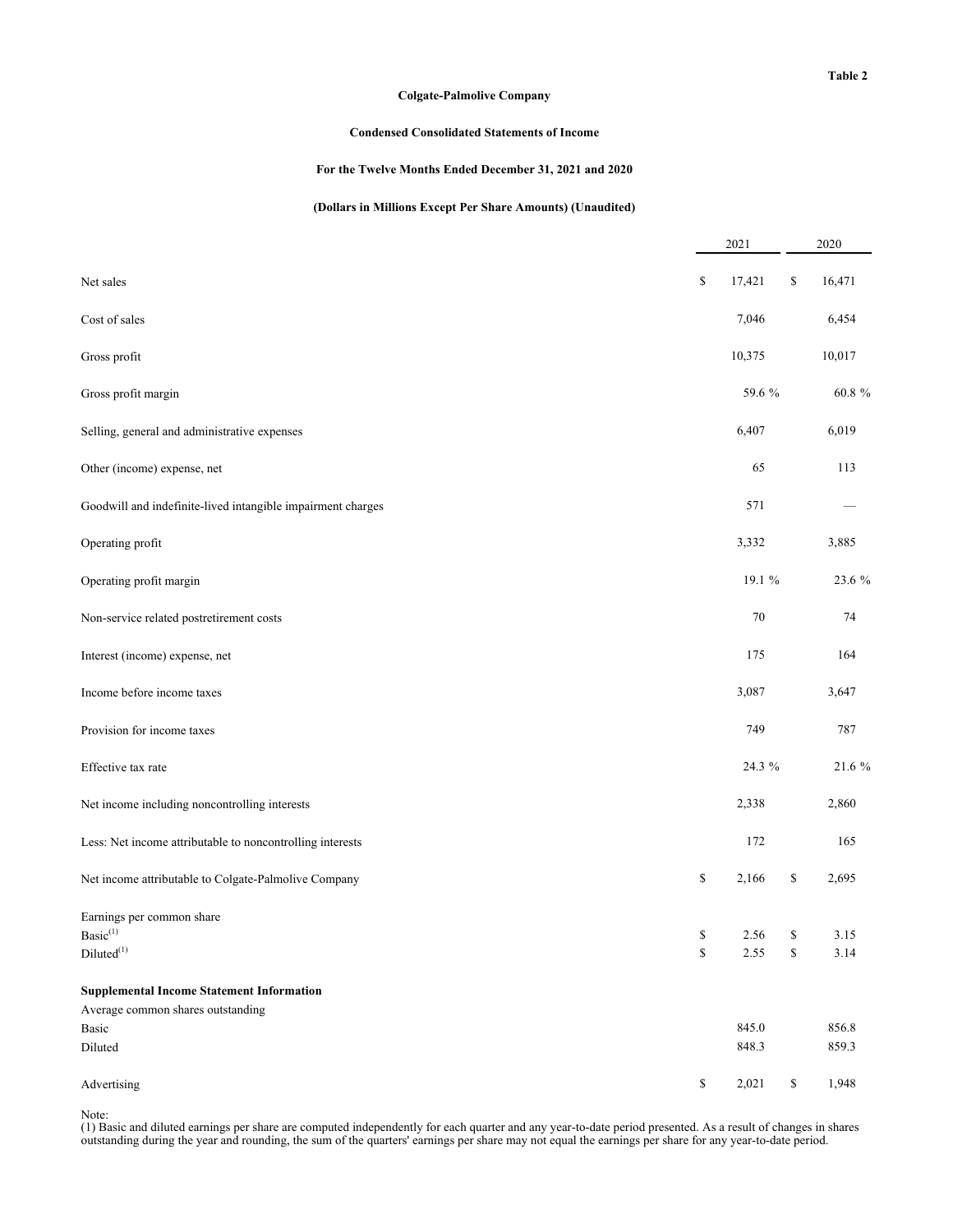### **Table 3**

### **Colgate-Palmolive Company**

#### **Condensed Consolidated Balance Sheets**

### **As of December 31, 2021 and December 31, 2020**

## **(Dollars in Millions) (Unaudited)**

|                                                                           | 2021         |    | 2020   |
|---------------------------------------------------------------------------|--------------|----|--------|
| Cash and cash equivalents                                                 | \$<br>832    | S  | 888    |
| Receivables, net                                                          | 1,297        |    | 1,264  |
| Inventories                                                               | 1,692        |    | 1,673  |
| Other current assets                                                      | 576          |    | 513    |
| Property, plant and equipment, net                                        | 3,730        |    | 3,716  |
| Goodwill                                                                  | 3,284        |    | 3,824  |
| Other intangible assets, net                                              | 2,462        |    | 2,894  |
| Other assets                                                              | 1,167        |    | 1,148  |
| Total assets                                                              | \$<br>15,040 | \$ | 15,920 |
| Total debt                                                                | 7,245        |    | 7,601  |
| Other current liabilities                                                 | 4,000        |    | 4,137  |
| Other non-current liabilities                                             | 2,824        |    | 3,081  |
| <b>Total liabilities</b>                                                  | 14,069       |    | 14,819 |
| Total Colgate-Palmolive Company shareholders' equity                      | 609          |    | 743    |
| Noncontrolling interests                                                  | 362          |    | 358    |
| Total liabilities and equity                                              | 15,040       | \$ | 15,920 |
| <b>Supplemental Balance Sheet Information</b>                             |              |    |        |
| Debt less cash, cash equivalents and marketable securities <sup>(1)</sup> | \$<br>6,379  | \$ | 6,676  |
| Working capital % of sales                                                | (2.7)%       |    | (4.4)% |

Note:

(1) Marketable securities of \$34 and \$37 as of December 31, 2021 and 2020, respectively, are included in Other current assets.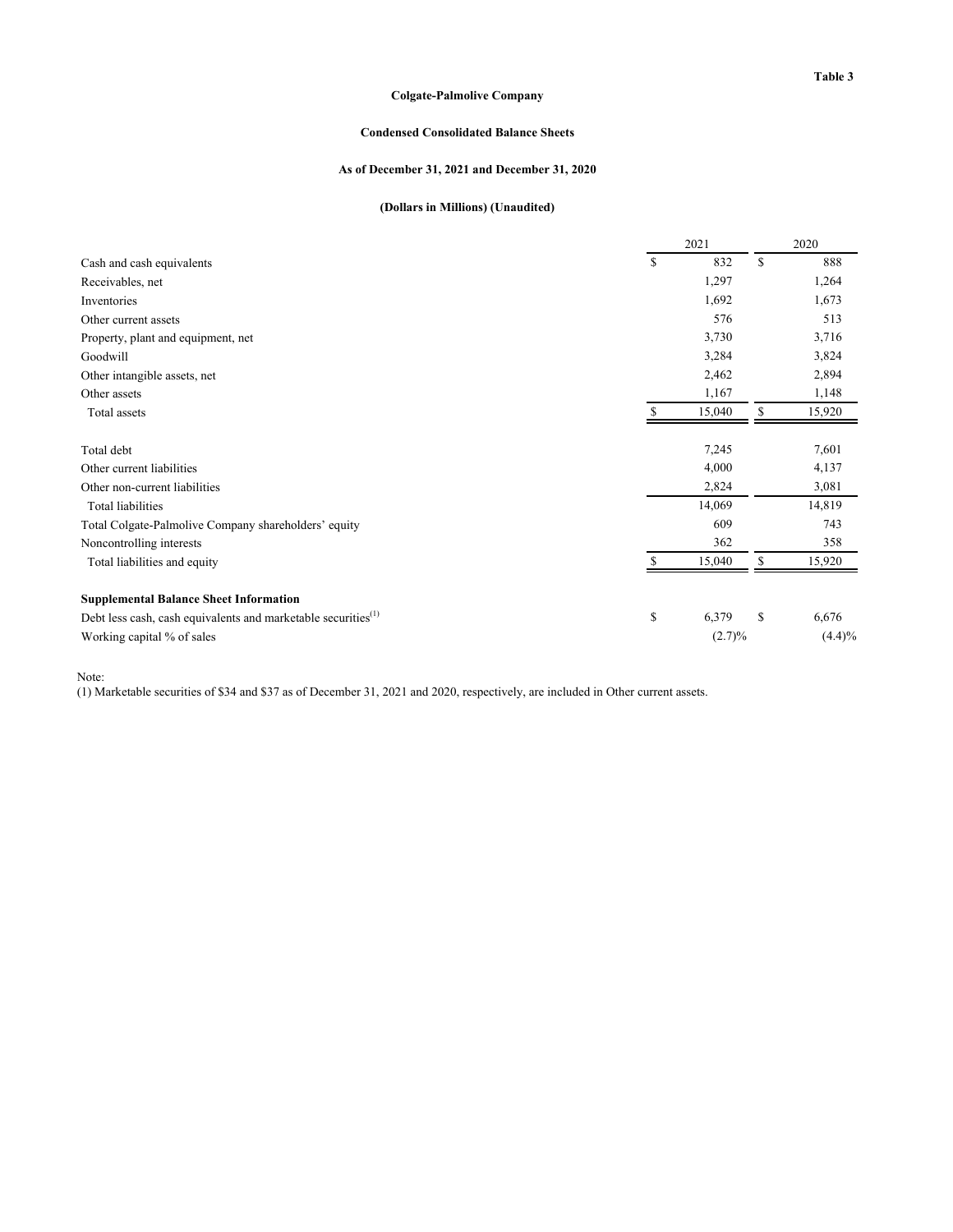## **Condensed Consolidated Statements of Cash Flows**

#### **For the Twelve Months Ended December 31, 2021 and 2020**

### **(Dollars in Millions) (Unaudited)**

|                                                                                                            |    | 2021    |    | 2020     |
|------------------------------------------------------------------------------------------------------------|----|---------|----|----------|
| <b>Operating Activities</b>                                                                                |    |         |    |          |
| Net income including noncontrolling interests                                                              | \$ | 2,338   | \$ | 2,860    |
| Adjustments to reconcile Net income including noncontrolling interests to Net cash provided by operations: |    |         |    |          |
| Depreciation and amortization                                                                              |    | 556     |    | 539      |
| Restructuring and termination benefits, net of cash                                                        |    | (21)    |    | (71)     |
| Stock-based compensation expense                                                                           |    | 135     |    | 107      |
| Goodwill and indefinite-lived intangible impairment charges                                                |    | 571     |    |          |
| Loss on early extinguishment of debt                                                                       |    | 75      |    | 23       |
| Deferred income taxes                                                                                      |    | (132)   |    | (120)    |
| Cash effects of changes in:                                                                                |    |         |    |          |
| Receivables                                                                                                |    | (84)    |    | 138      |
| Inventories                                                                                                |    | (72)    |    | (251)    |
| Accounts payable and other accruals                                                                        |    | 14      |    | 520      |
| Other non-current assets and liabilities                                                                   |    | (55)    |    | (26)     |
| Net cash provided by operations                                                                            |    | 3,325   |    | 3,719    |
| <b>Investing Activities</b>                                                                                |    |         |    |          |
| Capital expenditures                                                                                       |    | (567)   |    | (410)    |
| Purchases of marketable securities and investments                                                         |    | (141)   |    | (143)    |
| Proceeds from sale of marketable securities and investments                                                |    | 141     |    | 124      |
| Payment for acquisitions, net of cash acquired                                                             |    |         |    | (353)    |
| Other                                                                                                      |    | (25)    |    | 3        |
| Net cash used in investing activities                                                                      |    | (592)   |    | (779)    |
| <b>Financing Activities</b>                                                                                |    |         |    |          |
| Short-term borrowing (repayment) less than 90 days, net                                                    |    | (171)   |    | 488      |
| Principal payments on debt                                                                                 |    | (703)   |    | (1,085)  |
| Proceeds from issuance of debt                                                                             |    | 699     |    |          |
| Dividends paid                                                                                             |    | (1,679) |    | (1,654)  |
| Purchases of treasury shares                                                                               |    | (1,320) |    | (1, 476) |
| Proceeds from exercise of stock options                                                                    |    | 424     |    | 874      |
| Purchases of non-controlling interests in subsidiaries                                                     |    |         |    | (99)     |
| Other financing activites                                                                                  |    | (24)    |    | 33       |
| Net cash used in financing activities                                                                      |    | (2,774) |    | (2,919)  |
| Effect of exchange rate changes on Cash and cash equivalents                                               |    | (15)    |    | (16)     |
| Net increase (decrease) in Cash and cash equivalents                                                       |    | (56)    |    | 5        |
| Cash and cash equivalents at beginning of the period                                                       |    | 888     |    | 883      |
| Cash and cash equivalents at end of the period                                                             |    | 832     | S  | 888      |
| <b>Supplemental Cash Flow Information</b>                                                                  |    |         |    |          |
| Free cash flow before dividends (Net cash provided by operations less Capital expenditures)                |    |         |    |          |
| Net cash provided by operations                                                                            |    | 3,325   |    | 3,719    |
| Less: Capital expenditures                                                                                 |    | (567)   |    | (410)    |
| Free cash flow before dividends                                                                            | S  | 2,758   | \$ | 3,309    |
| Income taxes paid                                                                                          | \$ | 890     | \$ | 845      |
|                                                                                                            |    |         |    |          |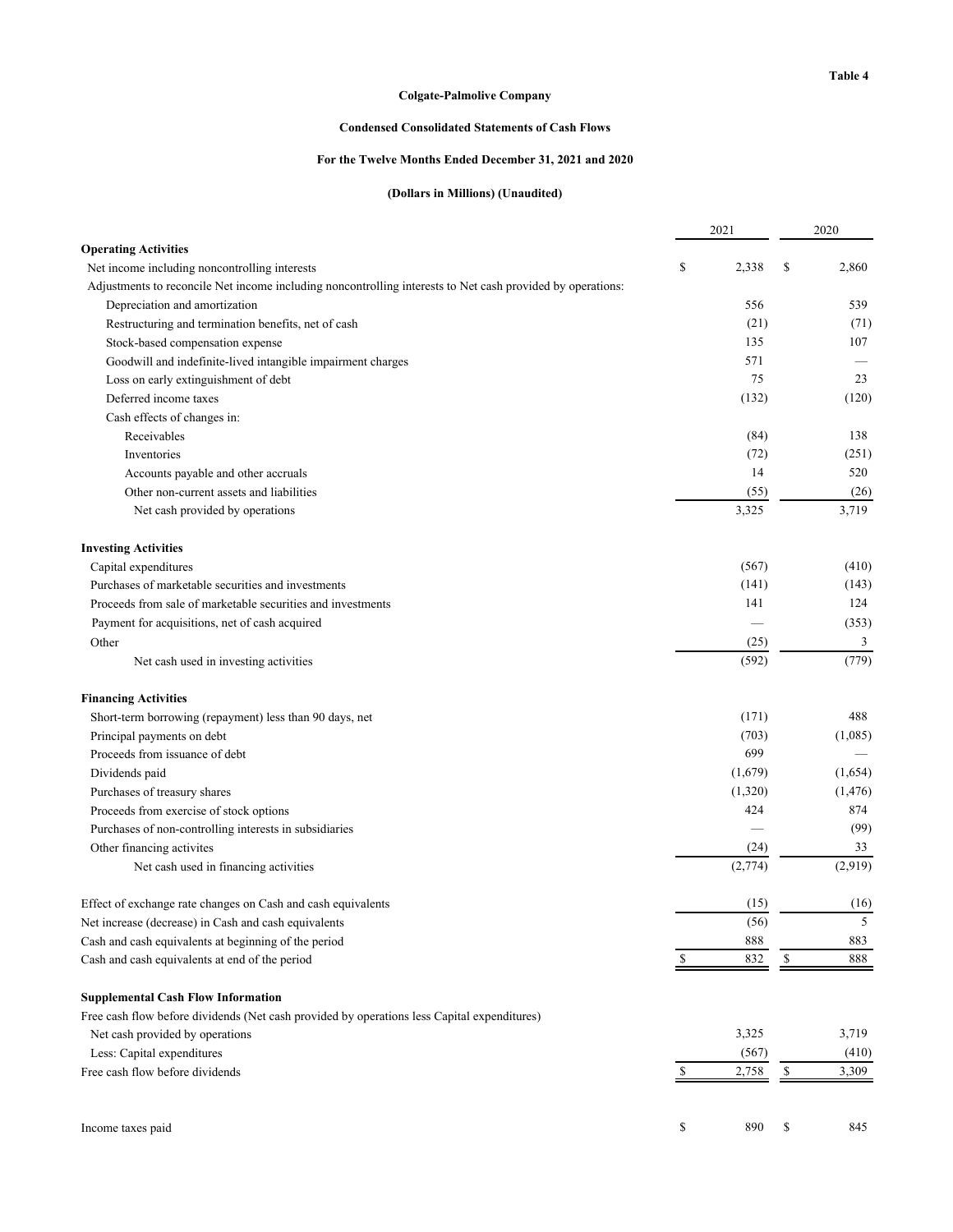#### **Segment Information**

#### **For the Three and Twelve Months Ended December 31, 2021 and 2020**

#### **(Dollars in Millions) (Unaudited)**

|                                    | Three Months Ended December 31, |       |               |        | Twelve Months Ended December 31. |              |        |
|------------------------------------|---------------------------------|-------|---------------|--------|----------------------------------|--------------|--------|
|                                    | 2021                            |       |               | 2020   | 2021                             |              | 2020   |
| <b>Net Sales</b>                   |                                 |       |               |        |                                  |              |        |
| Oral, Personal and Home Care       |                                 |       |               |        |                                  |              |        |
| North America                      | \$                              | 930   | <sup>\$</sup> | 940 \$ | 3,694                            | $\mathbf{s}$ | 3,741  |
| Latin America                      |                                 | 917   |               | 886    | 3,663                            |              | 3,418  |
| Europe                             |                                 | 698   |               | 743    | 2,841                            |              | 2,747  |
| Asia Pacific                       |                                 | 724   |               | 721    | 2,867                            |              | 2,701  |
| Africa/Eurasia                     |                                 | 249   |               | 245    | 1,045                            |              | 981    |
| Total Oral, Personal and Home Care |                                 | 3,518 |               | 3,535  | 14,110                           |              | 13,588 |
| Pet Nutrition                      |                                 | 885   |               | 789    | 3,311                            |              | 2,883  |
| <b>Total Net Sales</b>             |                                 | 4,403 |               | 4,324  | 17,421                           |              | 16,471 |

|                                    | Three Months Ended December 31, |               |       | Twelve Months Ended December 31, |         |    |       |
|------------------------------------|---------------------------------|---------------|-------|----------------------------------|---------|----|-------|
|                                    | 2021                            |               | 2020  |                                  | 2021    |    | 2020  |
| <b>Operating Profit</b>            |                                 |               |       |                                  |         |    |       |
| Oral, Personal and Home Care       |                                 |               |       |                                  |         |    |       |
| North America                      | \$<br>168                       | <sup>\$</sup> | 235S  |                                  | 754     | -S | 988   |
| Latin America                      | 238                             |               | 247   |                                  | 1,012   |    | 975   |
| Europe                             | 158                             |               | 170   |                                  | 682     |    | 652   |
| Asia Pacific                       | 204                             |               | 215   |                                  | 844     |    | 773   |
| Africa/Eurasia                     | 50                              |               | 32    |                                  | 203     |    | 206   |
| Total Oral, Personal and Home Care | 818                             |               | 899   |                                  | 3,495   |    | 3,594 |
| Pet Nutrition                      | 241                             |               | 205   |                                  | 901     |    | 793   |
| Corporate <sup>(1)</sup>           | (694)                           |               | (135) |                                  | (1,064) |    | (502) |
| <b>Total Operating Profit</b>      | 365                             | S             | 969   | -S                               | 3,332   | S  | 3,885 |

Note:

(1) Corporate operations include costs related to stock options and restricted stock units, research and development costs, Corporate overhead costs and gains and losses on sales of non-core product lines and assets.

Corporate Operating profit (loss) for the three months ended December 31, 2021 included goodwill and indefinite-lived intangible impairment charges of \$571.

Corporate Operating profit (loss) for the twelve months ended December 31, 2021 included goodwill and indefinite-lived intangible impairment charges of \$571 and a benefit from a value-added tax matter in Brazil of \$26. Corporate Operating profit (loss) for the twelve months ended December 31, 2020 included charges of \$6 for acquisition-related costs and benefits of \$16 related to the Global Growth and Efficiency Program, which ended on December 31, 2019.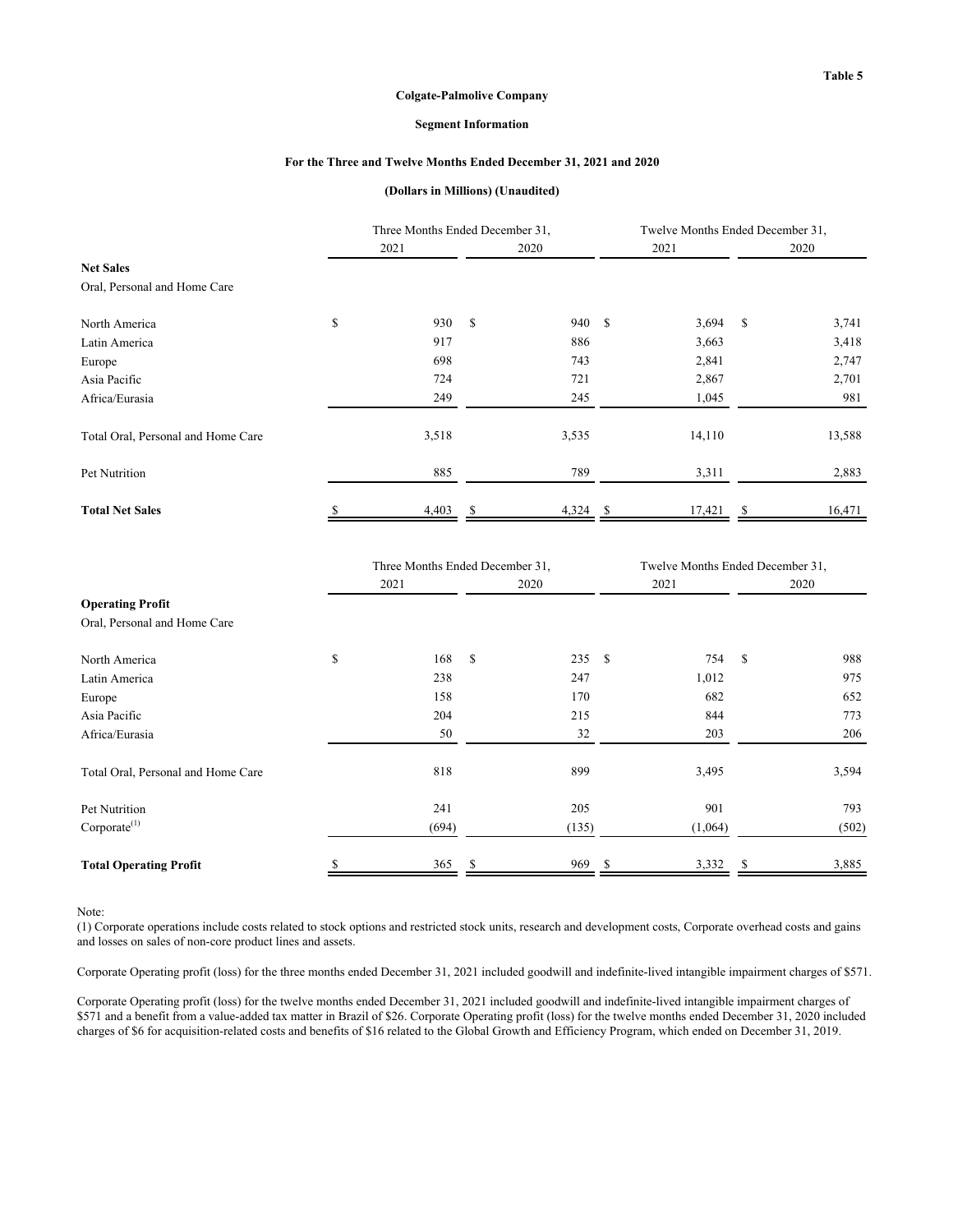**COMPONENTS OF SALES CHANGE**

## **Geographic Sales Analysis Percentage Changes**

### **For the Three Months Ended December 31, 2021 vs. 2020**

**(Unaudited)**

| Region                                 | <b>Sales</b><br>Change<br><b>As Reported</b> | Organic<br><b>Sales Change</b> | <b>As Reported</b><br>Volume | Organic<br>Volume | Pricing<br>Coupons<br>Consumer &<br>Trade<br><b>Incentives</b> | Foreign<br><b>Exchange</b> |
|----------------------------------------|----------------------------------------------|--------------------------------|------------------------------|-------------------|----------------------------------------------------------------|----------------------------|
| <b>Total Company</b>                   | 2.0%                                         | 3.0%                           | $-$ %                        | $-$ %             | 3.0%                                                           | $(1.0)\%$                  |
| <b>North America</b>                   | $(1.0)\%$                                    | $(1.5)\%$                      | $(1.0)\%$                    | $(1.0)\%$         | $(0.5)\%$                                                      | 0.5%                       |
| <b>Latin America</b>                   | 3.5%                                         | 6.0%                           | $(1.0)\%$                    | $(1.0)\%$         | 7.0%                                                           | $(2.5)\%$                  |
| <b>Europe</b>                          | $(6.0)\%$                                    | $(3.5)\%$                      | $(3.0)\%$                    | $(3.0)\%$         | $(0.5)\%$                                                      | $(2.5)\%$                  |
| <b>Asia Pacific</b>                    | 0.5%                                         | 1.5%                           | 0.5%                         | 0.5%              | 1.0%                                                           | $(1.0)\%$                  |
| Africa/Eurasia                         | 2.0%                                         | 3.0%                           | $(5.5)\%$                    | $(5.5)\%$         | 8.5%                                                           | $(1.0)\%$                  |
| <b>Total CP Products</b>               | $(0.5)\%$                                    | 1.0%                           | $(1.5)\%$                    | $(1.5)\%$         | 2.5%                                                           | $(1.5)\%$                  |
| Hill's                                 | 12.0%                                        | 13.0%                          | 7.0%                         | 7.0%              | $6.0\%$                                                        | $(1.0)\%$                  |
|                                        |                                              |                                |                              |                   |                                                                |                            |
| <b>Emerging Markets</b> <sup>(1)</sup> | 2.5%                                         | 4.0%                           | $(1.0)\%$                    | $(1.0)\%$         | 5.0%                                                           | $(1.5)\%$                  |
| <b>Developed Markets</b>               | 1.5%                                         | 2.5%                           | 1.0%                         | 1.0%              | 1.5%                                                           | $(1.0)\%$                  |

Note:

(1) Emerging Markets include Latin America, Asia (excluding Japan), Africa/Eurasia and Central Europe.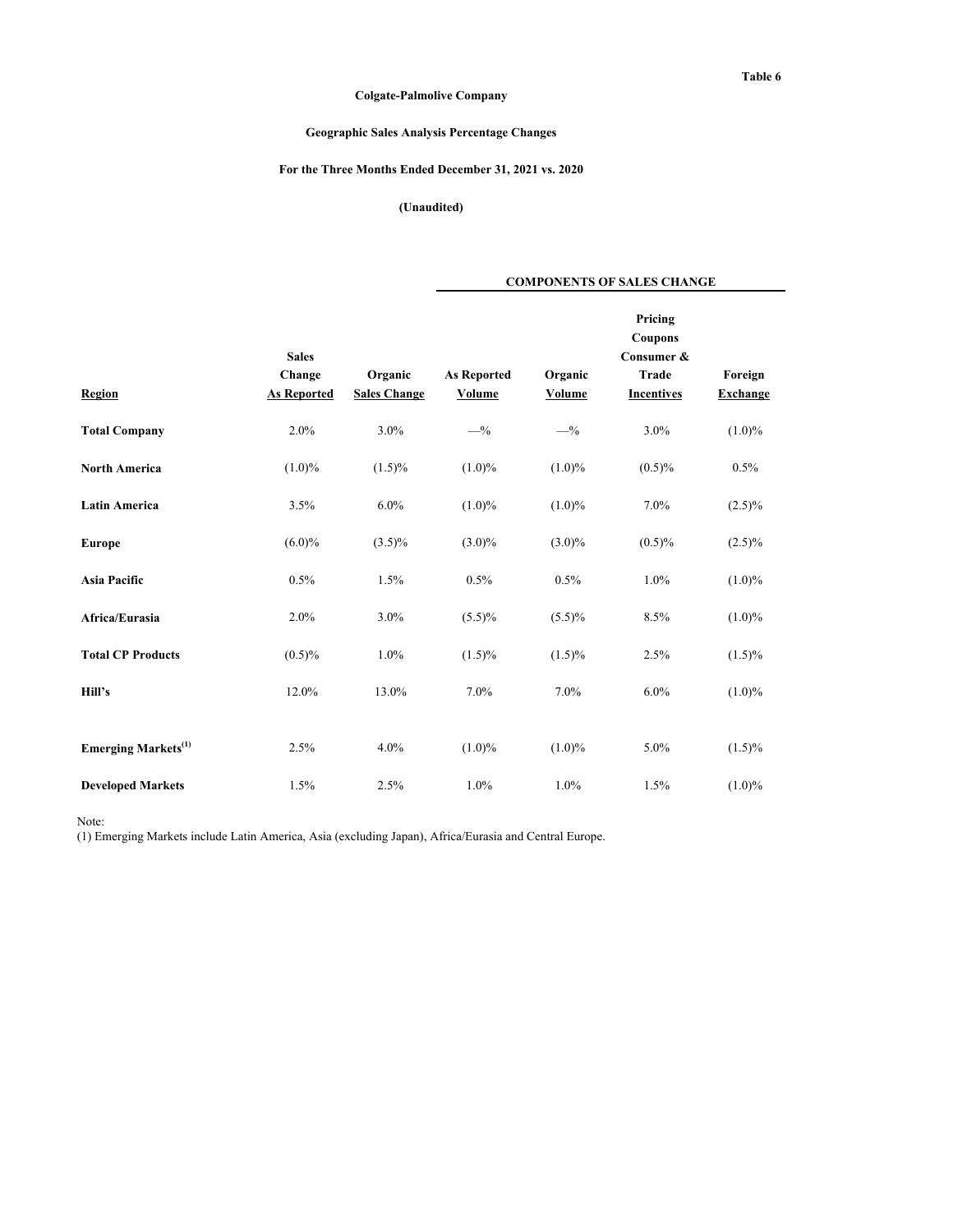**COMPONENTS OF SALES CHANGE**

## **Geographic Sales Analysis Percentage Changes**

## **For the Twelve Months Ended December 31, 2021 vs. 2020**

**(Unaudited)**

| Region                                 | <b>Sales</b><br>Change<br><b>As Reported</b> | Organic<br><b>Sales Change</b> | <b>As Reported</b><br>Volume | Organic<br>Volume | Pricing<br>Coupons<br>Consumer &<br><b>Trade</b><br><b>Incentives</b> | Foreign<br><b>Exchange</b> |
|----------------------------------------|----------------------------------------------|--------------------------------|------------------------------|-------------------|-----------------------------------------------------------------------|----------------------------|
| <b>Total Company</b>                   | 6.0%                                         | 4.5%                           | 1.0%                         | 1.0%              | 3.5%                                                                  | 1.5%                       |
| <b>North America</b>                   | $(1.0)\%$                                    | $(2.0)\%$                      | $(4.0)\%$                    | $(4.0)\%$         | $2.0\%$                                                               | 1.0%                       |
| <b>Latin America</b>                   | 7.0%                                         | 8.0%                           | 1.0%                         | 1.0%              | 7.0%                                                                  | $(1.0)\%$                  |
| <b>Europe</b>                          | 3.5%                                         | $(0.5)\%$                      | $(0.5)\%$                    | $(0.5)\%$         | $-$ %                                                                 | 4.0%                       |
| <b>Asia Pacific</b>                    | 6.0%                                         | 3.0%                           | 3.0%                         | 3.0%              | $-$ %                                                                 | 3.0%                       |
| Africa/Eurasia                         | 6.5%                                         | 7.0%                           | 1.0%                         | 1.0%              | 6.0%                                                                  | $(0.5)\%$                  |
| <b>Total CP Products</b>               | 4.0%                                         | 2.5%                           | $-$ %                        | $-$ %             | 2.5%                                                                  | 1.5%                       |
| Hill's                                 | 15.0%                                        | 13.5%                          | 8.0%                         | 8.0%              | 5.5%                                                                  | 1.5%                       |
|                                        |                                              |                                |                              |                   |                                                                       |                            |
| <b>Emerging Markets</b> <sup>(1)</sup> | 7.0%                                         | 6.5%                           | 2.0%                         | 2.0%              | 4.5%                                                                  | 0.5%                       |
| <b>Developed Markets</b>               | 4.5%                                         | 2.5%                           | 0.5%                         | 0.5%              | 2.0%                                                                  | 2.0%                       |

Note:

(1) Emerging Markets include Latin America, Asia (excluding Japan), Africa/Eurasia and Central Europe.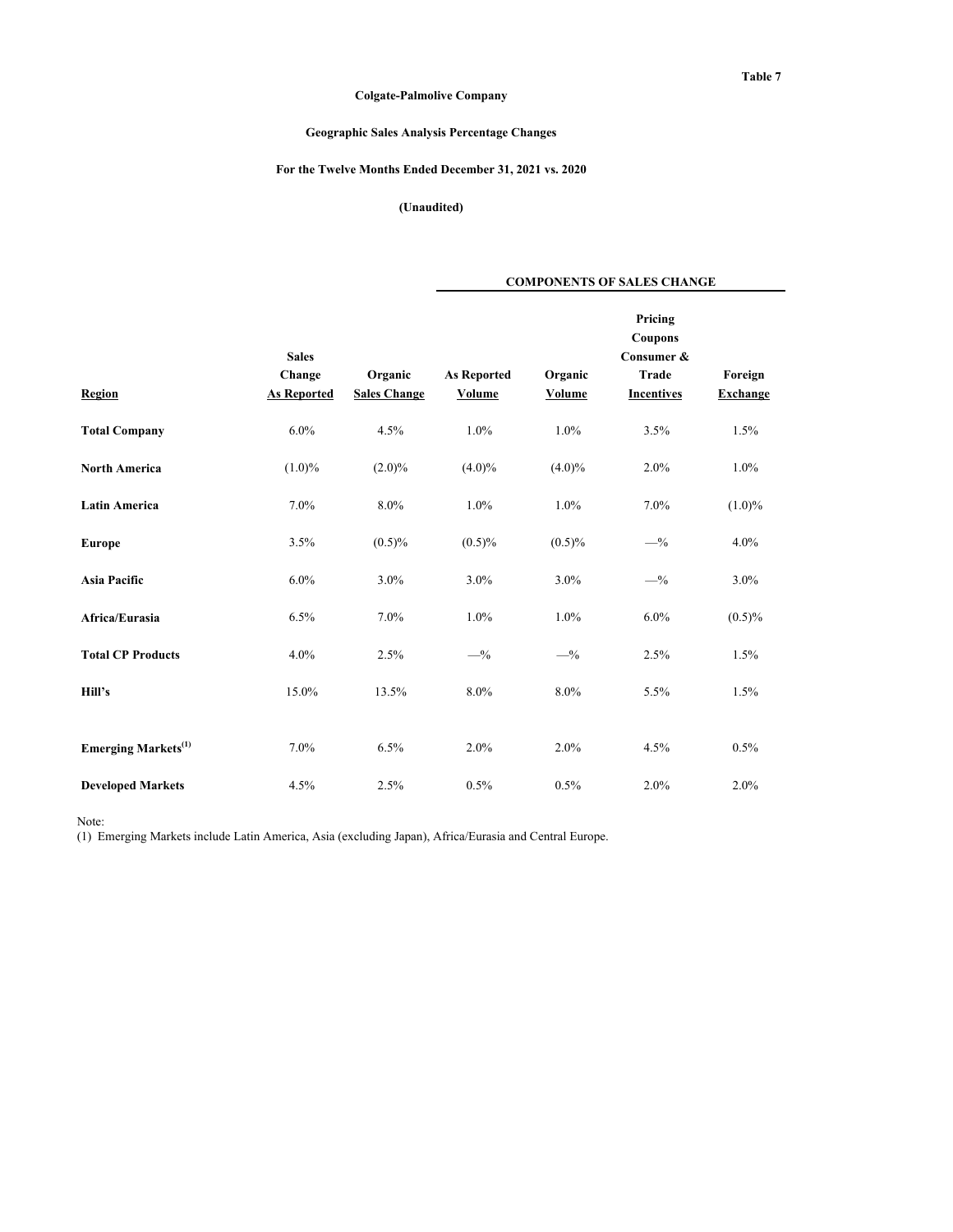#### **Non-GAAP Reconciliations**

#### **For the Three Months Ended December 31, 2021 and 2020**

#### **(Dollars in Millions Except Per Share Amounts) (Unaudited)**

| <b>Operating Profit</b>                                     | 2021      | 2020      | % Change           |
|-------------------------------------------------------------|-----------|-----------|--------------------|
| Operating profit, GAAP                                      | \$<br>365 | \$<br>969 | (62)%              |
| Goodwill and indefinite-lived intangible impairment charges | 571       |           |                    |
| Operating profit, non-GAAP                                  | 936       | 969       | $(3)\%$            |
|                                                             |           |           | <b>Basis Point</b> |
| <b>Operating Profit Margin</b>                              | 2021      | 2020      | Change             |
| Operating profit margin, GAAP                               | 8.3 %     | 22.4 %    | (1, 410)           |
| Goodwill and indefinite-lived intangible impairment charges | 13.0 $%$  | $-$ %     |                    |
| Operating profit margin, non-GAAP                           | 21.3%     | 22.4 %    | (110)              |
| <b>Interest (Income) Expense</b>                            | 2021      | 2020      |                    |
| Interest (income) expense, GAAP                             | \$<br>23  | \$<br>57  |                    |
| Loss on early extinguishment of debt                        |           | (23)      |                    |
| Interest (income) expense, non-GAAP                         | 23        | 34        |                    |
|                                                             |           |           |                    |

|                                                                | <b>Income Before</b><br><b>Income Taxes</b> |     |  | <b>Provision For</b><br>Income Taxes <sup>(1)</sup> |  | <b>Net Income</b><br>Including<br>Noncontrolling<br><b>Interests</b> |  | <b>Net Income</b><br><b>Attributable To</b><br>Colgate-Palmolive<br>Company | <b>Effective</b><br>Income<br>Tax Rate $^{(2)}$ | <b>Diluted</b><br>Earnings<br>Per Share |      |
|----------------------------------------------------------------|---------------------------------------------|-----|--|-----------------------------------------------------|--|----------------------------------------------------------------------|--|-----------------------------------------------------------------------------|-------------------------------------------------|-----------------------------------------|------|
| As Reported GAAP                                               |                                             | 324 |  | 136                                                 |  | 188                                                                  |  | 148                                                                         |                                                 |                                         | 0.18 |
| Goodwill and indefinite-lived<br>intangible impairment charges |                                             | 571 |  | 53                                                  |  | 518                                                                  |  | 518                                                                         | (20.9)%                                         |                                         | 0.61 |
| Non-GAAP                                                       |                                             | 895 |  | 189                                                 |  | 706                                                                  |  | 666                                                                         | 21.1%                                           |                                         | 0.79 |

**2021**

|                                         |                                             | 2020 |                                                     |       |                                                                      |     |                                                                                    |     |                                                 |                                         |      |  |  |
|-----------------------------------------|---------------------------------------------|------|-----------------------------------------------------|-------|----------------------------------------------------------------------|-----|------------------------------------------------------------------------------------|-----|-------------------------------------------------|-----------------------------------------|------|--|--|
|                                         | <b>Income Before</b><br><b>Income Taxes</b> |      | <b>Provision For</b><br>Income Taxes <sup>(1)</sup> |       | <b>Net Income</b><br>Including<br>Noncontrolling<br><b>Interests</b> |     | <b>Net Income</b><br><b>Attributable To</b><br><b>Colgate-Palmolive</b><br>Company |     | <b>Effective</b><br>Income<br>Tax Rate $^{(2)}$ | <b>Diluted</b><br>Earnings<br>Per Share |      |  |  |
| As Reported GAAP                        |                                             | 894  | S                                                   | 202 S |                                                                      | 692 | S                                                                                  | 647 | $22.6 \%$ \$                                    |                                         | 0.75 |  |  |
| Loss on early extinguishment of<br>debt |                                             | 23   |                                                     |       |                                                                      | 18  |                                                                                    | 18  | $-$ %                                           |                                         | 0.02 |  |  |
| Non-GAAP                                |                                             | 917  |                                                     | 207   |                                                                      | 710 |                                                                                    | 665 | 22.6 %                                          |                                         | 0.77 |  |  |

The impact of non-GAAP adjustments may not necessarily equal the difference between "GAAP" and "non-GAAP" as a result of rounding.

#### Notes:

(1) The income tax effect on non-GAAP items is calculated based upon the tax laws and statutory income tax rates applicable in the tax jurisdiction(s) of the underlying non-GAAP adjustment.

(2) The impact of non-GAAP items on the Company's effective tax rate represents the difference in the effective tax rate calculated with and without the non-GAAP adjustment on Income before income taxes and Provision for income taxes.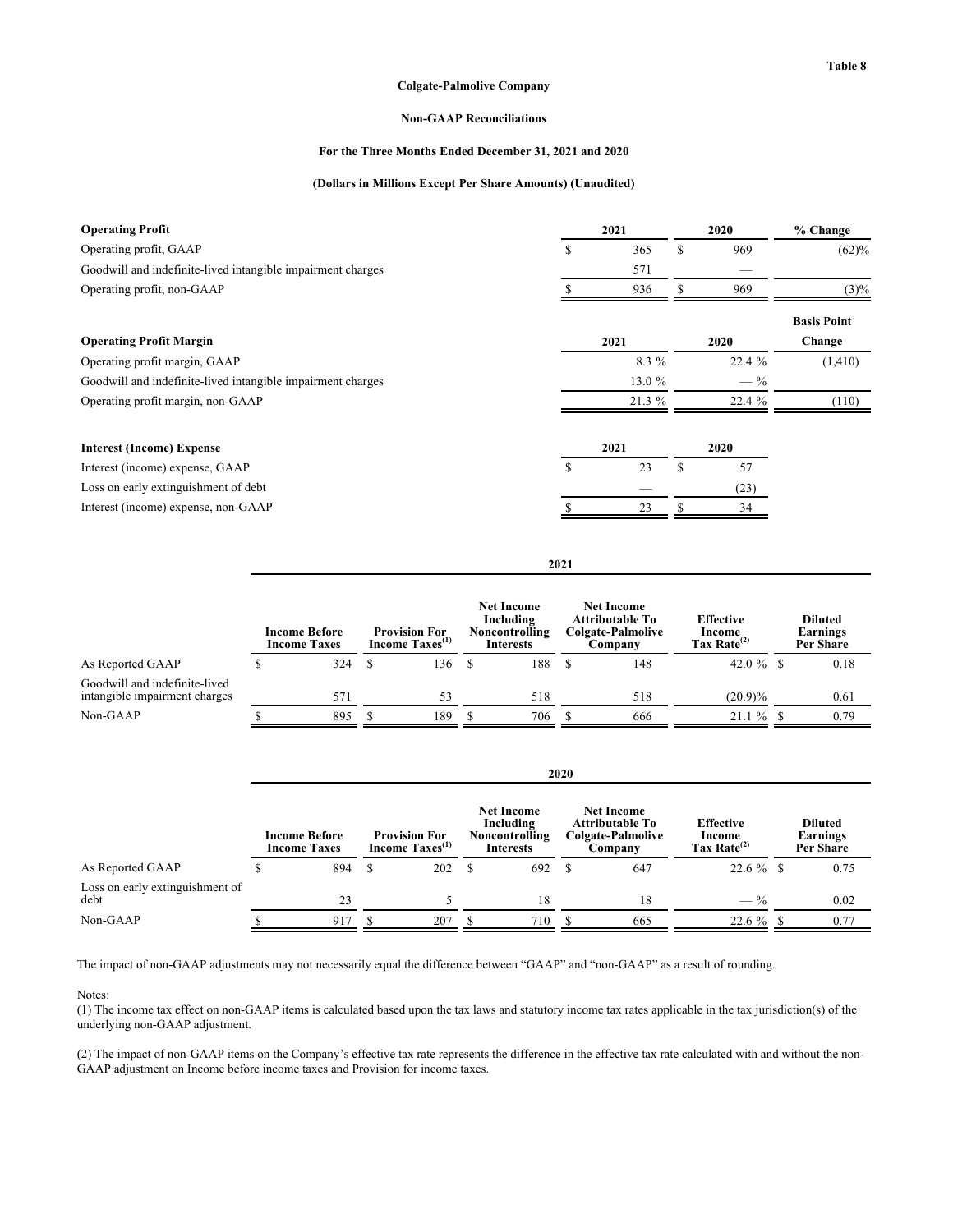## **Table 9**

## **Colgate-Palmolive Company**

## **Non-GAAP Reconciliations**

## **For the Twelve Months Ended December 31, 2021 vs. 2020**

## **(Dollars in Millions Except Per Share Amounts) (Unaudited)**

| <b>Gross Profit</b>                                                                 | 2021         | 2020          |                    |
|-------------------------------------------------------------------------------------|--------------|---------------|--------------------|
| Gross profit, GAAP                                                                  | \$<br>10,375 | \$<br>10,017  |                    |
| Acquisition-related costs                                                           |              | 4             |                    |
| Gross profit, non-GAAP                                                              | \$<br>10,375 | \$<br>10,021  |                    |
|                                                                                     |              |               |                    |
| <b>Selling, General and Administrative Expenses</b>                                 | 2021         | 2020          |                    |
| Selling, general and administrative expenses, GAAP                                  | \$<br>6,407  | \$<br>6,019   |                    |
| Global Growth and Efficiency Program                                                |              | 3             |                    |
| Selling, general and administrative expenses, non-GAAP                              | \$<br>6,407  | \$<br>6,022   |                    |
|                                                                                     |              |               | <b>Basis Point</b> |
| Selling, General and Administrative Expenses as a Percentage of Net Sales           | 2021         | 2020          | Change             |
| Selling, general and administrative expenses as a percentage of Net sales, GAAP     | 36.8%        | 36.5 %        | 30                 |
| Global Growth and Efficiency Program                                                | $-$ %        | $0.1 \%$      |                    |
| Selling, general and administrative expenses as a percentage of Net sales, non-GAAP | 36.8%        | 36.6 %        | 20                 |
|                                                                                     |              |               |                    |
| Other (Income) Expense, Net                                                         | 2021         | 2020          |                    |
| Other (income) expense, net, GAAP                                                   | \$<br>65     | \$<br>113     |                    |
| Global Growth and Efficiency Program                                                |              | 13            |                    |
| Acquisition-related costs                                                           |              | (2)           |                    |
| Value-added tax matter in Brazil                                                    | 26           |               |                    |
| Other (income) expense, net, non-GAAP                                               | \$<br>91     | \$<br>124     |                    |
|                                                                                     |              |               |                    |
| <b>Operating Profit</b>                                                             | 2021         | 2020          | % Change           |
| Operating profit, GAAP                                                              | \$<br>3,332  | \$<br>3,885   | (14)%              |
| Global Growth and Efficiency Program                                                |              | (16)          |                    |
| Acquisition-related costs                                                           |              | 6             |                    |
| Value-added tax matter in Brazil                                                    | (26)         |               |                    |
| Goodwill and indefinite-lived intangible impairment charges                         | 571          |               |                    |
| Operating profit, non-GAAP                                                          | \$<br>3,877  | 3,875<br>\$   | $\frac{0}{0}$      |
|                                                                                     |              |               | <b>Basis Point</b> |
| <b>Operating Profit Margin</b>                                                      | 2021         | 2020          | Change             |
| Operating profit margin, GAAP                                                       | 19.1 %       | 23.6 %        | (450)              |
| Global Growth and Efficiency Program                                                | $-$ %        | (0.1)%        |                    |
| Value-added tax matter in Brazil                                                    | (0.2)%       | $\frac{0}{0}$ |                    |
| Goodwill and indefinite-lived intangible impairment charges                         | 3.4 %        | $-$ %         |                    |
| Operating profit margin, non-GAAP                                                   | 22.3 %       | 23.5 %        | (120)              |
| <b>Interest (Income) Expense, Net</b>                                               | 2021         | 2020          |                    |
| Interest (income) expense, GAAP                                                     | \$<br>175    | \$<br>164     |                    |
| Losses on early extinguishment of debt                                              | (75)         | (23)          |                    |
| Interest (income) expense, non-GAAP                                                 | \$<br>100    | \$<br>141     |                    |
|                                                                                     |              |               |                    |